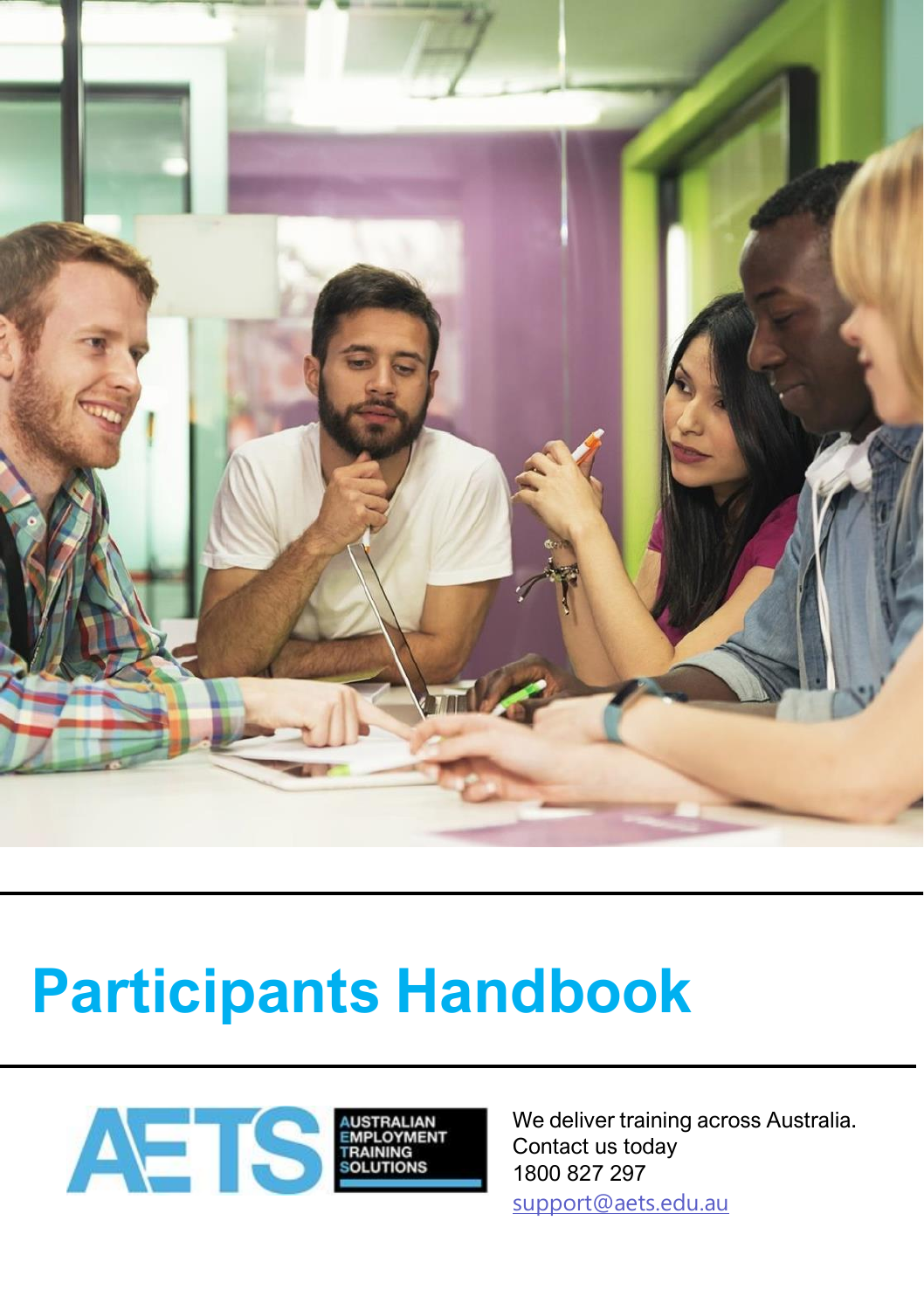

# **Table of Contents**

| 1                                                   |      | <b>Introduction</b>                                          | 3 |
|-----------------------------------------------------|------|--------------------------------------------------------------|---|
|                                                     | 1.1  |                                                              |   |
|                                                     | 1.2  |                                                              |   |
|                                                     | 1.3  |                                                              |   |
|                                                     | 1.4  |                                                              |   |
|                                                     | 1.5  |                                                              |   |
|                                                     | 1.6  |                                                              |   |
|                                                     | 1.7  |                                                              |   |
|                                                     | 1.8  |                                                              |   |
|                                                     | 1.9  |                                                              |   |
|                                                     | 1.10 |                                                              |   |
|                                                     | 1.11 | Issuing of AQF Qualifications and Statement of Attainment 14 |   |
|                                                     | 1.12 |                                                              |   |
|                                                     | 1.13 |                                                              |   |
| <b>Participant Rights and Responsibilities</b><br>2 |      |                                                              |   |
|                                                     | 2.1  |                                                              |   |
|                                                     | 2.2  |                                                              |   |
|                                                     | 2.3  |                                                              |   |
|                                                     | 2.4  |                                                              |   |
|                                                     | 2.5  |                                                              |   |
|                                                     | 2.6  |                                                              |   |
|                                                     | 2.7  |                                                              |   |
|                                                     | 2.8  |                                                              |   |
|                                                     | 2.9  |                                                              |   |
|                                                     | 2.10 |                                                              |   |
|                                                     | 2.11 |                                                              |   |
|                                                     | 2.12 |                                                              |   |
|                                                     | 2.13 |                                                              |   |
|                                                     | 2.14 |                                                              |   |
|                                                     | 2.15 |                                                              |   |
|                                                     | 2.16 |                                                              |   |
|                                                     |      |                                                              |   |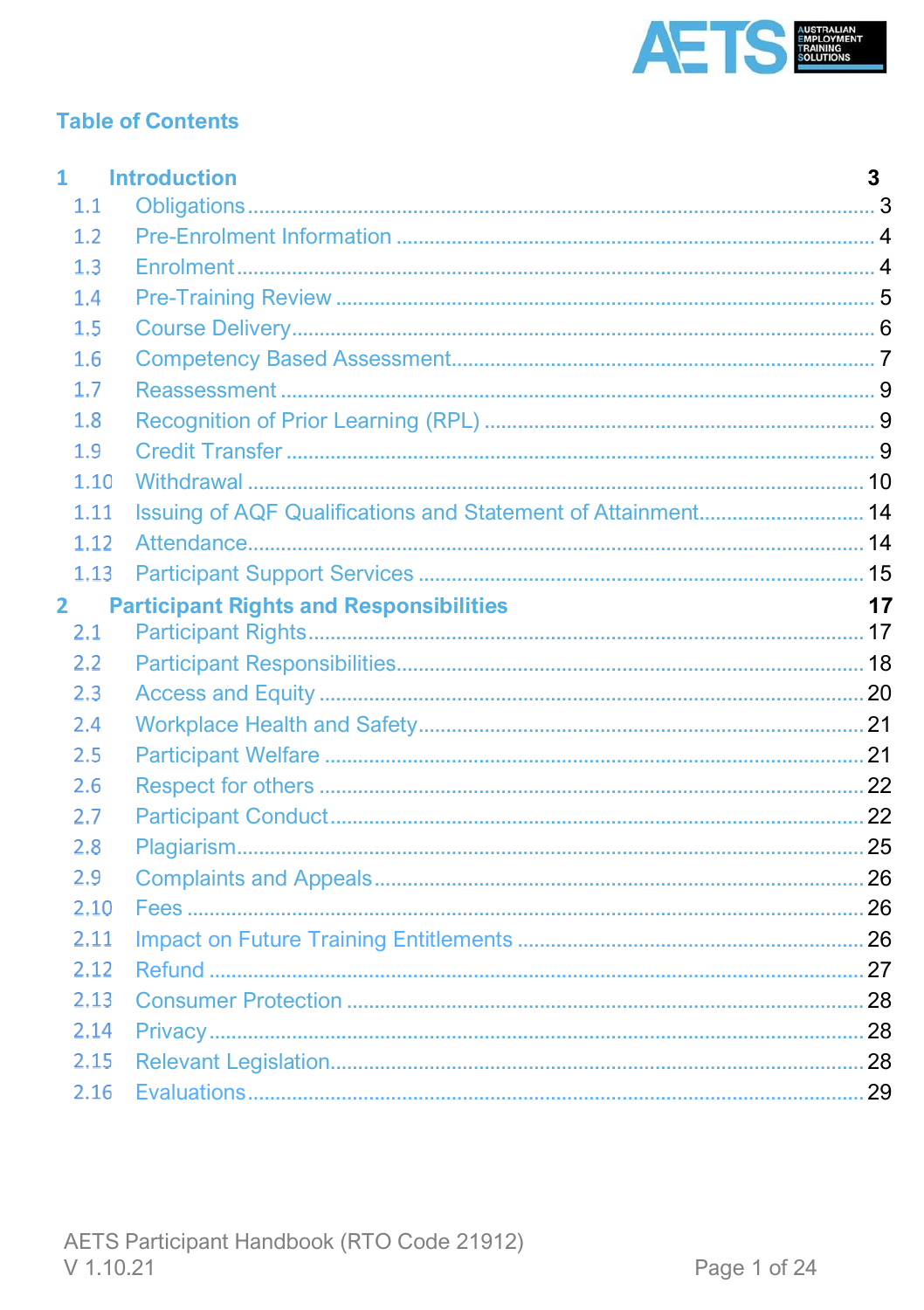### **Welcome to AETS**

Thank you for choosing Australian Employment and Training Solutions (AETS) as yourtraining provider. We are pleased to welcome you as part of our AETS family and look forward to supporting you in your learning journey. We are committed that youwill receive the best possible learning tailored to your needs.

We advise you to take the time to read this handbook to become familiar with theAETS policies and participant rights and responsibilities. You can also access this handbook on the AETS website (aets.edu.au). Please keep this handbook as a reference throughout your enrolment.

| <b>Melbourne (Head Office)</b>                                                                  | <b>Sydney</b>                                                              |
|-------------------------------------------------------------------------------------------------|----------------------------------------------------------------------------|
| 40 Camp St Ballarat VIC 3350<br>Phone - 1800 872 297<br>Enquiries: support@aets.edu.au          | Suite 701, Level 7, North Tower, 1-5<br>Railway Street, Chatswood NSW 2067 |
| <b>Tasmania</b>                                                                                 | Suite 6, Level 1, 12 Nelson Street<br>Fairfield NSW 2165                   |
| 31 Gormanston Road<br>Moonah TAS 7009<br>Phone - 1800 872 297<br>Enquiries: support@aets.edu.au | Phone - 1800 872 297<br>Enquiries: support@aets.edu.au                     |

# **For additional information, contact one of our offices below:**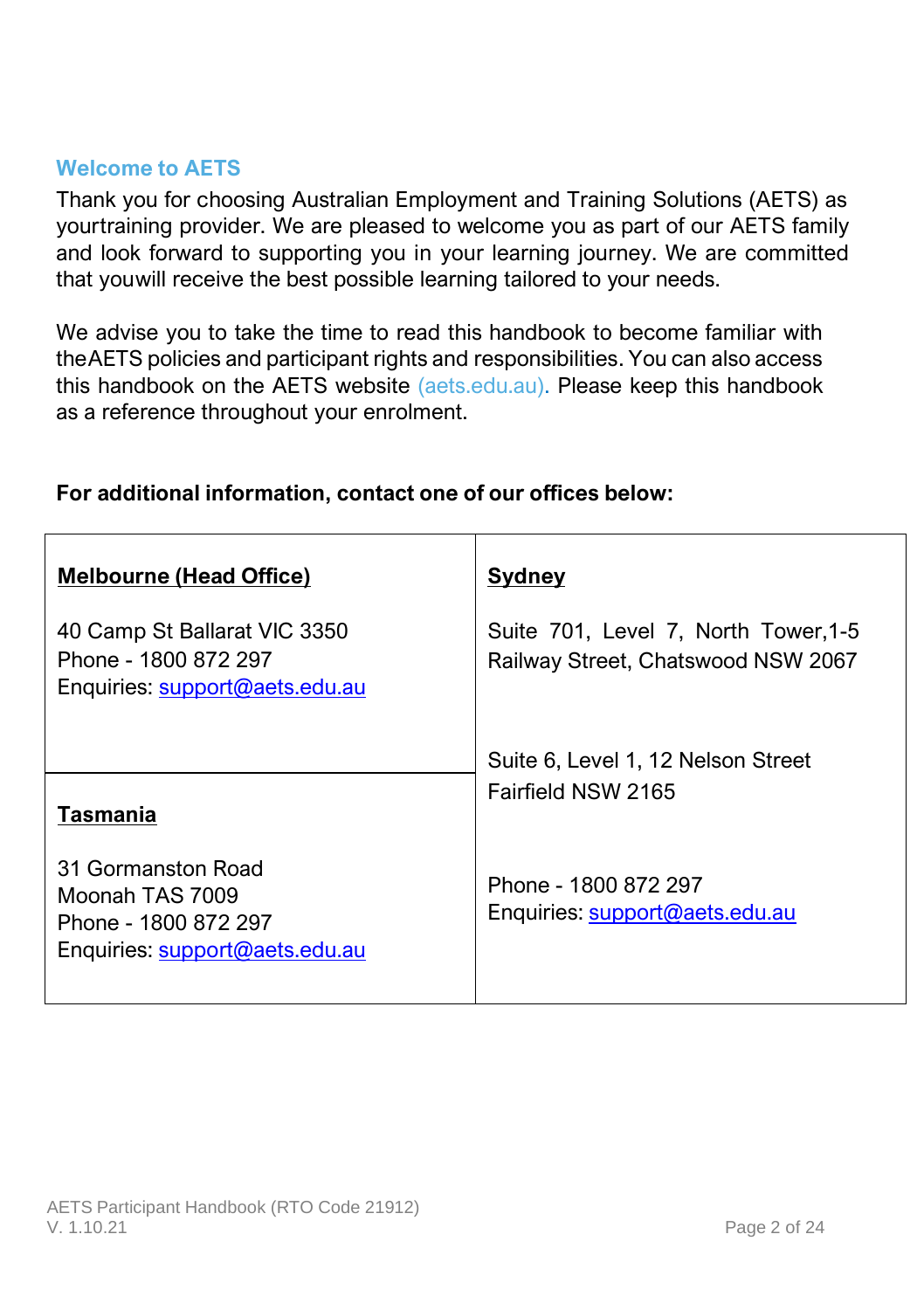# <span id="page-3-0"></span>**1 Introduction**

Welcome to your training program. You will be undertaking a competency-based course that offers a Nationally Recognised Certificate/Statement of Attainment uponcompletion.

The Australian Employment Training Solutions (AETS) participants handbook outlines the policies and procedures of AETS for all students. As appropriate, the handbook is updated to reflect any changes in policies and procedures. All students are expected to abide by the information within this handbook or subsequent versions of it.

### <span id="page-3-1"></span> $1.1$ **Obligations**

AETS is responsible for the quality of training and assessment in compliance with the Standards for RTO's. More information can be found on the ASQA website at: https://www.asqa.gov.au/

Staff and students have the following obligations and responsibilities:

- Comply with AETS's policies and procedures
- Behaving in a way that prevents harm to themselves and others
- Following the Work Health & Safety (WHS) policies of AETS
- Reporting any accidents immediately
- Not entering AETS on-site or off-site campuses whilst under the influence of nonprescription drugs or alcohol
- Refraining from entering AETS on-site or off-site campuses whilst suffering from communicable or contagious illness
- Obtaining medical certificates whenever possible or when required
- Keeping copies of all submitted forms and certificates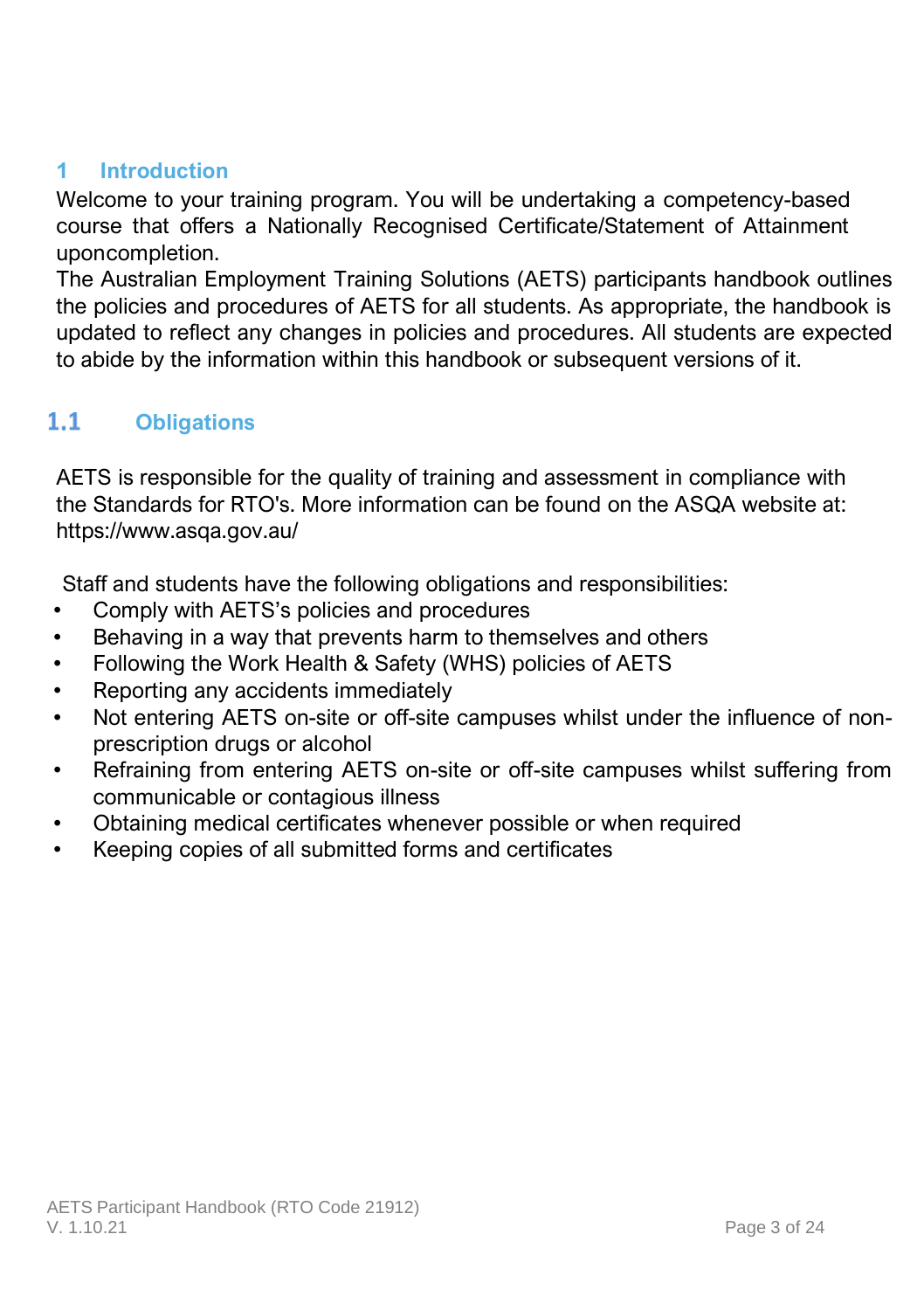### **Pre-enrolment Information**  $1.2$

Participant will receive the following information that will assist in understanding the roles and responsibilities in undertaking a training program with AETS. Participants receive pre-enrolment information comprised of:

- Qualification overview
- Purpose of the training
- Duration of the training
- Assessment Overview and Techniques
- Delivery mode
- Link to Participant Handbook
- Participant requirements

A link to the Pre-Training Review is sent to the participant from JobReady (Student Management System). Upon completion of the online LLN assessment, participants receive an email notification which advises that they have satisfactorily completed the assessment and are now progressing to commencement stage. This provides the participant with a final opportunity to decline enrolment prior to commencing study or incurring any fees.

The commencement stage comprises of the Enrolment Confirmation email and LMS login guide sent from JobReady.

### $1.3$ **Enrolment**

All participants are required to complete an online enrolment form prior to commencing training. The information in the enrolment form will be used to assess participant's eligibility, as well as providing key information for our records. Unique Student Identifier

From 1st January 2015, if you are taking nationally recognised courses delivered by a registered training organisation (RTO), you will need a Unique Student Identifier (USI). A USI gives you access to your online USI account, which is made up of ten numbers and letters. It will look something like this: 3AW88YH9U5. Your USI account will contain all nationally recognised training records and results from 1st January 2015 onwards. Your results will be available in your USI account the following calendar year.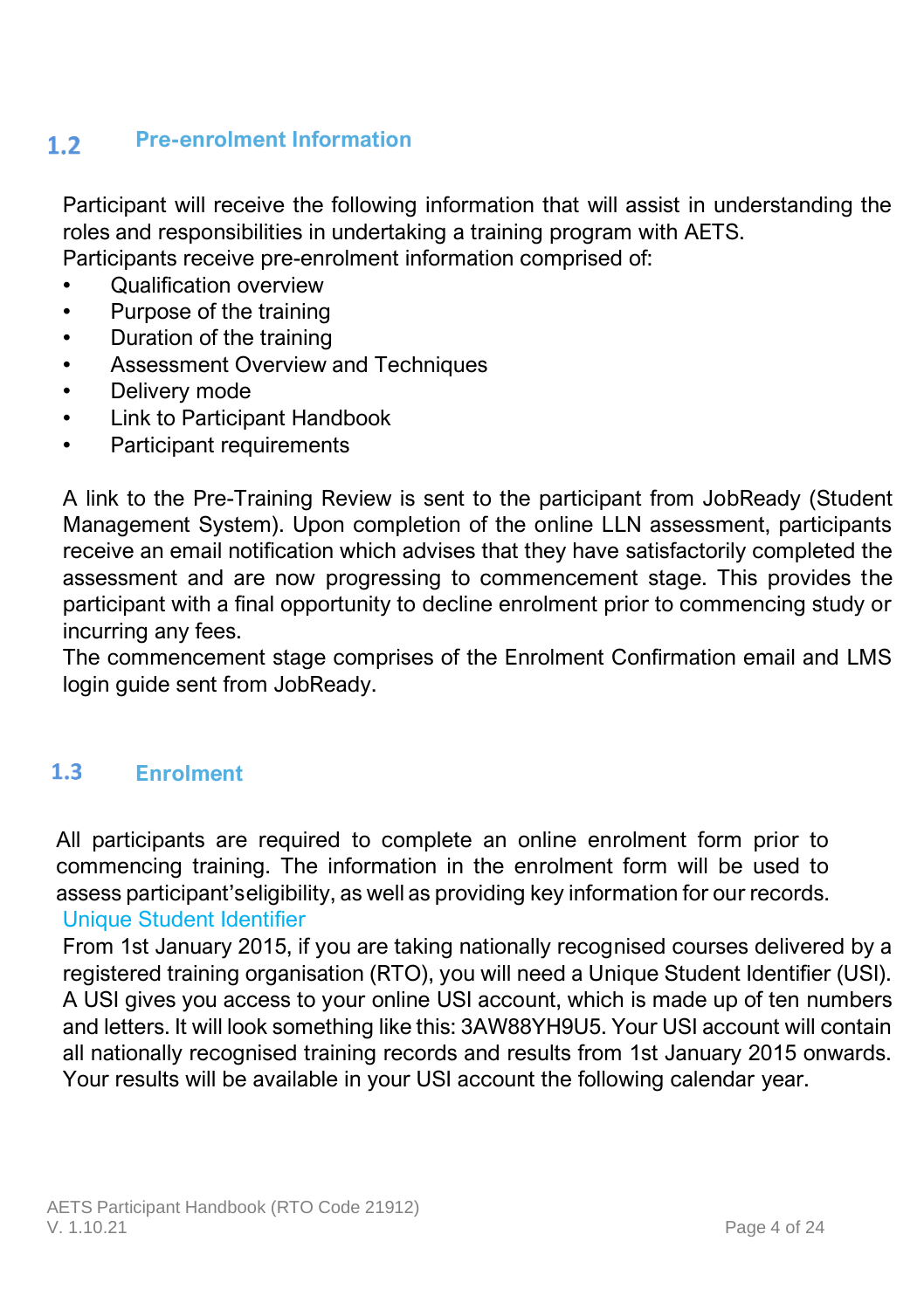<span id="page-5-0"></span>You must have a USI before we can issue a Statement of Attainment or Qualification. If you do not have a USI, apply for it directly at: [http://www.usi.gov.au.](http://www.usi.gov.au/) As a condition of enrolment, you MUST have a USI.

#### $1.4$ **Pre-Training Review**

Pre-Training review tool will help us identify any areas you may need more support in. We may be able to provide extra help or else refer you to Specialist Support\* to help you reach your learning goals. Our Pre-training review includes Language, literacy, and numeracy assessment.

The Pre-Training review will be provided prior to AETS completing the enrolment process. This will ensure any special needs are identified and addressed to reduce potential for learning inhibitors. Reasonable adjustments and support will be provided where possible. In the case where a participant is identified with LLN issues beyond AETS' expertise, additional appropriate support will be recommended, which may include referral to language and literacy program or AQF level qualification more suitable to their literacy levels prior to enrolment.

Upon completion of the online LLN assessment, participants receive an email notification which advises that they have satisfactorily completed the assessment and are now progressing to finalising the enrolment stage. This provides the participant with a final opportunity to decline enrolment prior to commencing study or incurring any fees. Information about these and all participant policies and procedures are outlined in the refund policy.

Participants with a disability are given the option to identify their disability in the application process so that appropriate resources and adjustments can be made before commencing the course. AETS understands that people with disability may not feel comfortable identifying any barriers in the early stages of enrolment.

Support networks can be found here:

- The Skills for Education and Employment (SEE) [https://www.dese.gov.au/skills](https://www.dese.gov.au/skills-education-and-employment)[education-and-employment](https://www.dese.gov.au/skills-education-and-employment)
- Adult Migrant English Program (AMEP) [https://immi.homeaffairs.gov.au/settling-in](https://immi.homeaffairs.gov.au/settling-in-australia/amep/overview)[australia/amep/overview](https://immi.homeaffairs.gov.au/settling-in-australia/amep/overview)
- Reading Writing Hotline (1300 655506)<https://www.readingwritinghotline.edu.au/>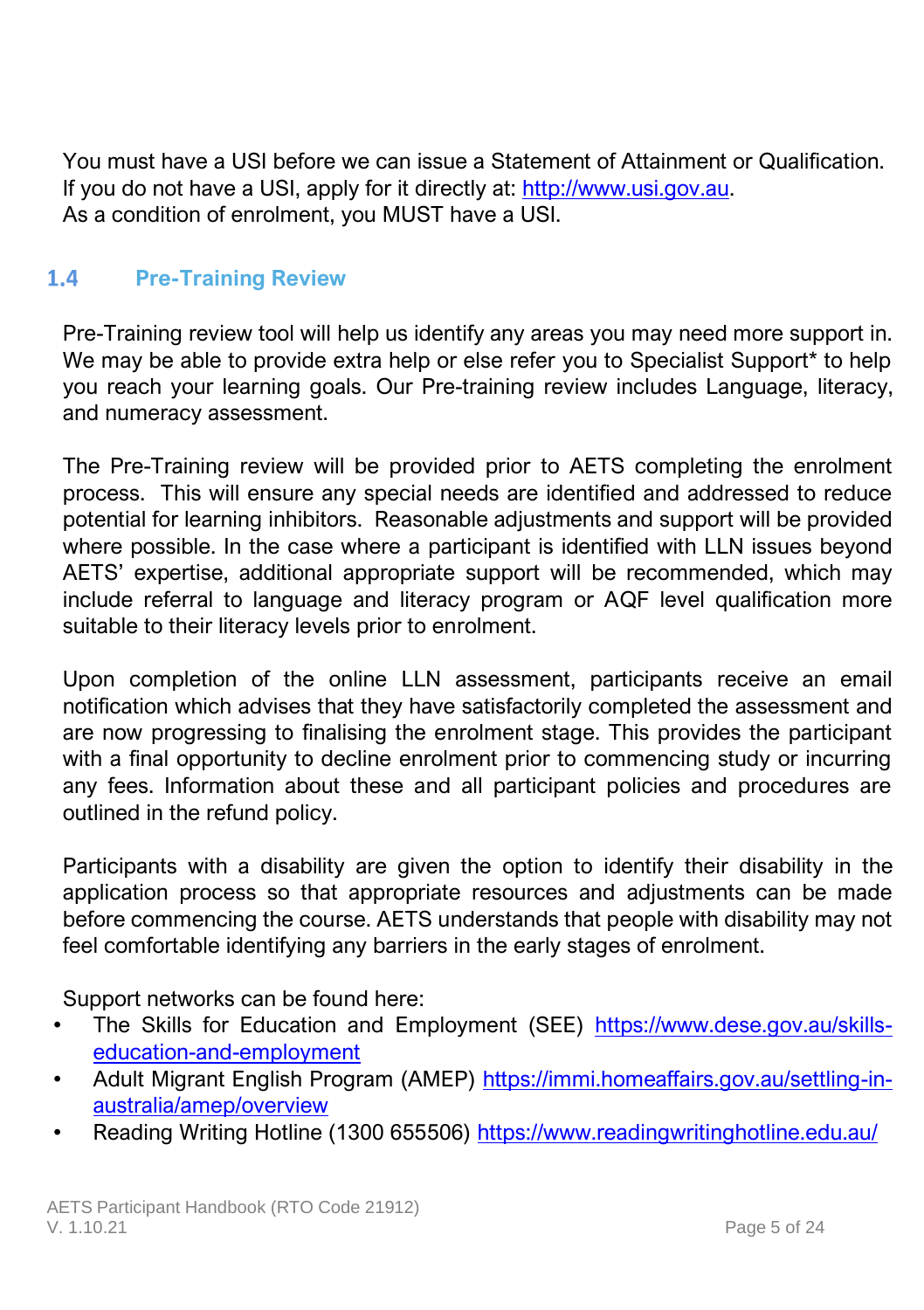### <span id="page-6-0"></span> $1.5 -$ **Course Delivery**

AETS delivers training using a variety of flexible approaches to learning, such as blended learning, employment based, and classroom-based learning. Flexible delivery means providing training that best suits employers and participants to enable each participant to fulfil the requirements of the Nationally Recognised competencies.

# **Classroom Based Training**

Classroom based training will be conducted in a classroom environment. AETS trainers will provide you with all the training materials and information to help you achieve competency. We utilise a variety of delivery methods in the classroomto meet the needs of individual participants. These include the use of role plays, presentations and group activities that will actively engage you in the learning process.

### **Employment Based Training**

AETS offers the flexibility to learn vocational skills on the job through employment-based training. This structure within a self-paced program of study provides a more supported participant progress. The training is delivered in the workplace utilising structured selfstudy with comprehensive trainer support to provide a rich and engaging learning experience. The required training and assessment materials will be provided along with an allocated AETS trainer, who will visit the participant regularly at their workplace and provide them with ongoing support and feedback. Workshop training will include but is not limited to:

- lectures and presentations
- demonstrations
- case studies, scenarios, and role plays
- videos
- reviewing online training material
- working through assessment activities
- small group activities

### The employer will contribute to determining the participant's competence for each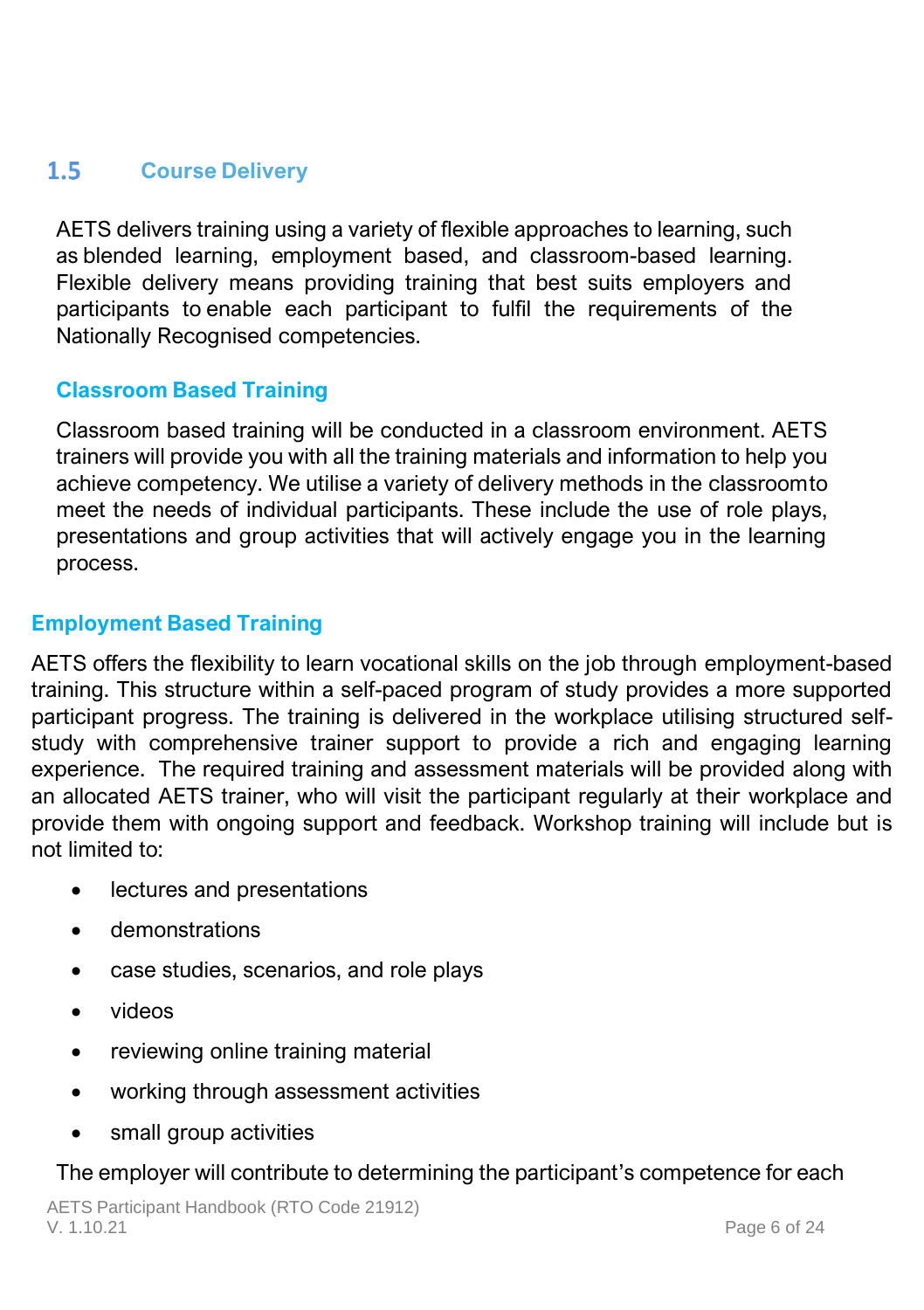unit by completingpaperwork to verify their ability to complete tasks on the job. The employer will alsobe asked to provide the final sign off to complete your qualification.

### **Blended Learning**

Where this course is delivered as a Blended model, delivery will also involve:

- access to AETS' eLearning portal (Canvas & Catapult) for the learning and assessment resources which participants work through at their own pace
- <span id="page-7-0"></span>• one virtual session per month for the duration of the course

#### $1.6$ **Competency Based Assessment**

Competency based training is aimed at providing the participant with knowledge, understanding, and skills to demonstrate competence against Nationally EndorsedIndustry Standards.

This means the participant will be assessed as either 'Competent' or 'Not yet competent'. If competency is not achieved the first time, the trainer will provide additional information, support and time to practice the skills and then reassessthem.

### **Work Placements**

To be deemed competent in a course which requires a work placement, participants are required to undertake a work placement to meet the practical demonstration requirements for the course. When a participant has been deemed satisfactory in the theory component of all units, AETS will assist in organising a work placement.

AETS will assist to arrange and coordinate your work placement if required. However, many students prefer to find their own work placement and AETS will support students who nominate this as their preference.

Workplace assessment involves evaluation of the performance of the student, over a range of practical skills, under actual workplace conditions and over several occasions. Students will be well prepared for their placement as they will have practiced these skills under the supervision of their AETS trainer before commencing their vocational work placement.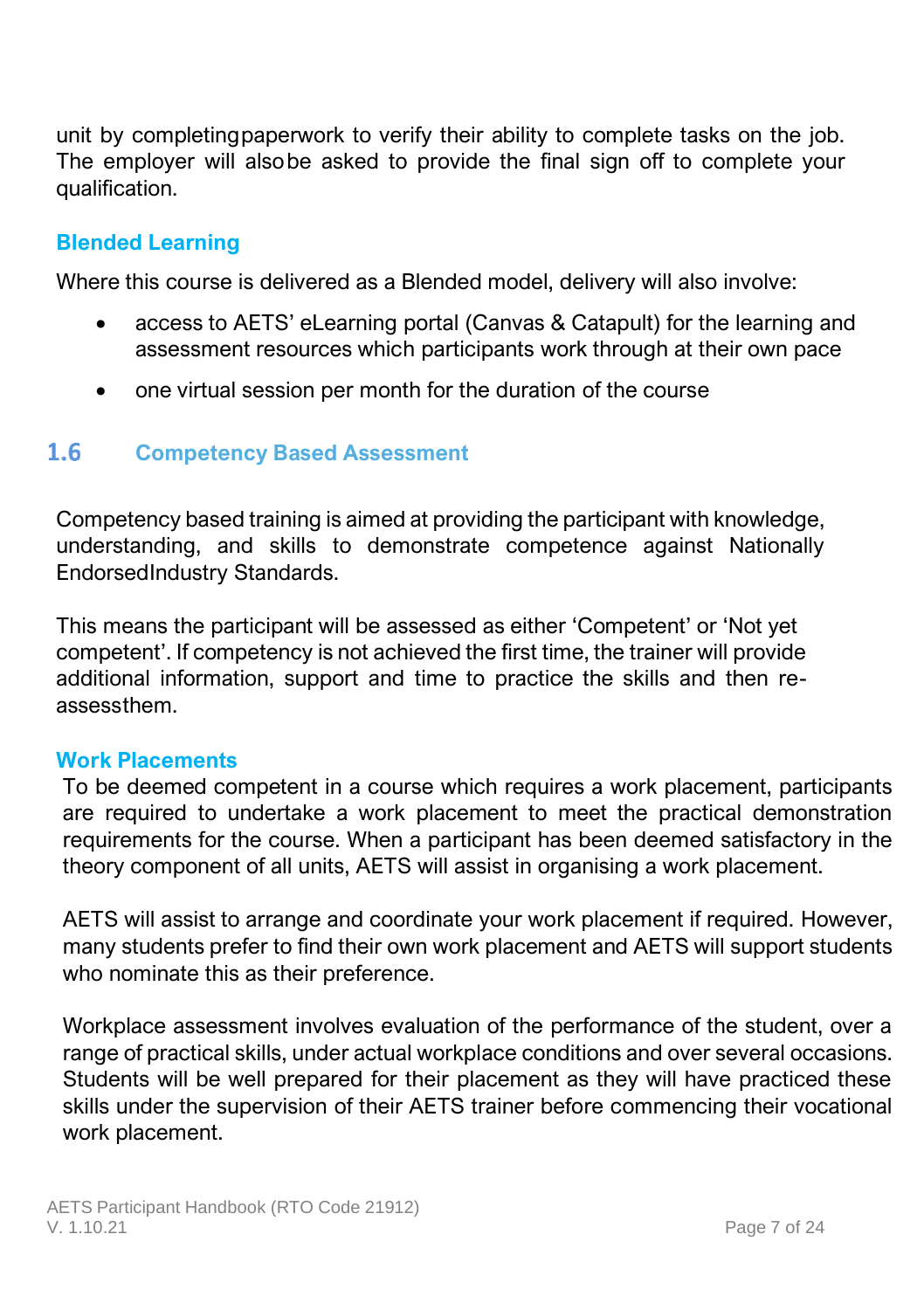Workplace assessments consist of three individual parts:

a) Logbook, which requires the learner to document the hours worked including a range of practical tasks observed by their work buddy or supervisor.

b) Observation by their trainer while the learner carries out a variety of tasks while working with their residents and/or other team members.

c) Related written assessment tasks that vary from reflection to writing case notes and understanding the organisation's policies, procedures and operations.

**Please note work placement is not paid work.**

**INSURANCE** AETS provides insurance cover for the compulsory work placement and will provide an insurance certificate to your host employer.

**NATIONAL CRIMINAL RECORD CHECK** Prior to commencing work placement, students will be required to undertake, at their own cost, a Criminal Record Check (CRC) to obtain a FULL National Police Certificate. See [www.nationalcrimecheck.com.au.](file:///C:/Users/rkandra/AppData/Local/Microsoft/Windows/INetCache/Content.Outlook/N4SIJ5VJ/www.nationalcrimecheck.com.au) Students need to apply at least 6 weeks prior to undertaking work placement. Please note that costs are the responsibility of the student and not included in course fees.

**WORKING WITH CHILDREN CHECK** Before commencing work placement, students who are working with people under the age of 18 will be required to have completed a Working with Children Check. It is the responsibility of the student to obtain a working with children check clearance and not included in course fees.

NSW:<https://www.service.nsw.gov.au/transaction/apply-working-children-check>

SA:<https://screening.sa.gov.au/types-of-check/working-with-children-check>

VIC[: https://www.workingwithchildren.vic.gov.au/](https://www.workingwithchildren.vic.gov.au/)

TAS: [https://cbos.tas.gov.au/topics/licensing-and-registration/work-with-vulnerable-](https://cbos.tas.gov.au/topics/licensing-and-registration/work-with-vulnerable-people/applications/apply)

[people/applications/apply](https://cbos.tas.gov.au/topics/licensing-and-registration/work-with-vulnerable-people/applications/apply)

If participants do not complete a work placement for a course which requires work placement, you may only be eligible for a Statement of Results or Attainment for the units which you have successfully completed within the theory components, which do not require a work placement.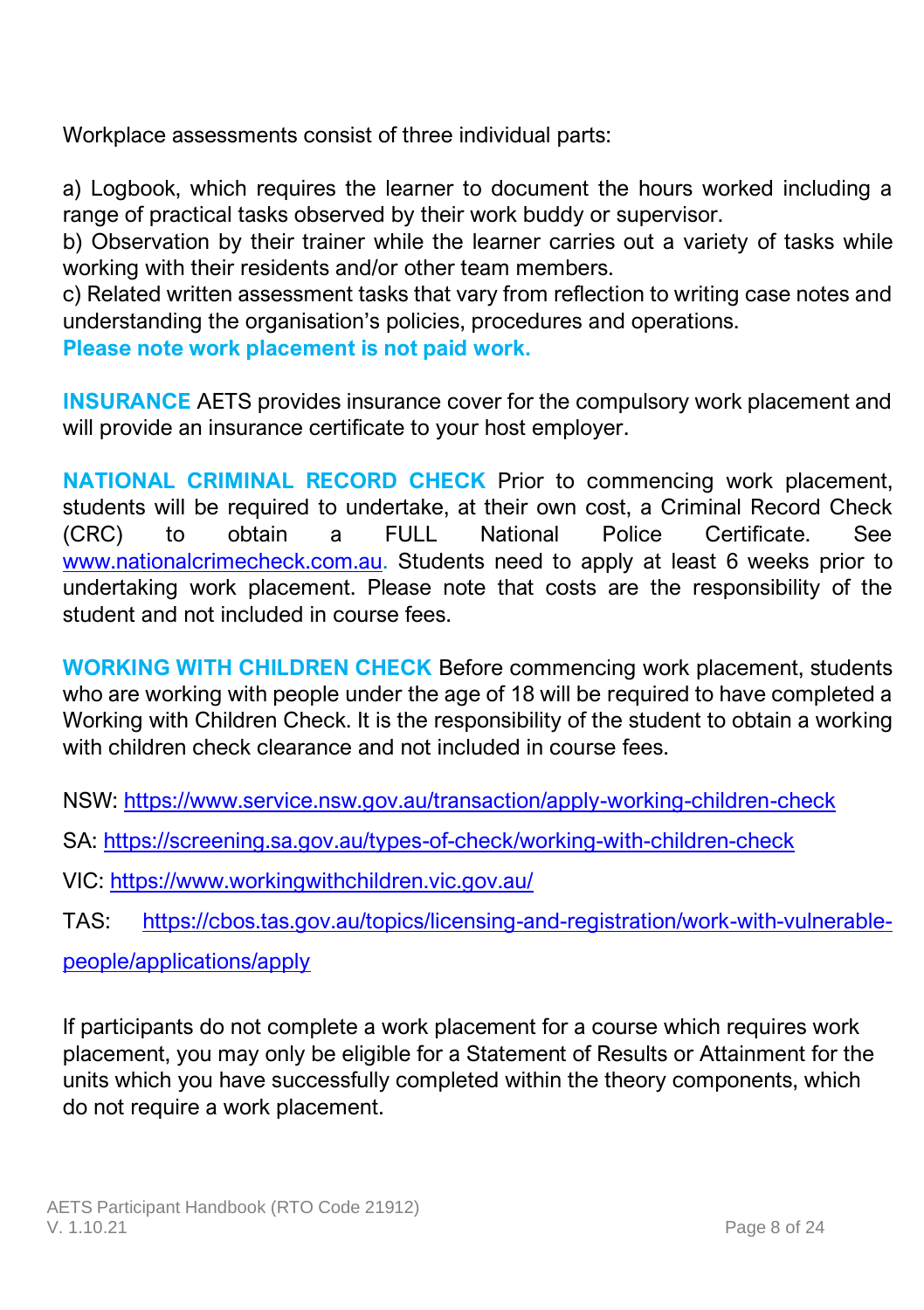#### <span id="page-9-0"></span> $1.7$ **Reassessment**

The participant will be given two re-attempts for the tasks graded as not satisfactory. Where the assessment task involves observation, either in a simulated environment or in the workplace, the participant will be required to demonstrate the same skills as required in the first assessment task. After the second attempt, if performance is still unsatisfactory, the participant will be required to repeat the whole unit to ensure comprehension of the underpinning knowledge.

# **1.8 Recognition of Prior Learning (RPL)**

A student may be eligible for Recognition of Prior Learning (RPL) if they meet the requirements for competencies based on any formal or informal education they have completed together with life and work experience. It is an assessment process that assesses the extent to which that individual has achieved the required learning outcomes for entry to, and/or partial of, a VET qualification.

#### $1.9<sub>1</sub>$ **Credit Transfer and Recognition of Prior Learning (RPL)**

<span id="page-9-1"></span>AETS supports the Recognition of Prior Learning (RPL) and credit transfers through a standard process, which is fair, transparent and consistent. AETS will recognise current AQF qualifications and statements of attainment issued by other registered training providers where there are current endorsed alignment/mapping documents through a credit transfer.

Course Credit: According to AQF definition, "credit is the value assigned for the recognition of equivalence in content and learning outcomes between different types of learning and/or qualifications. Credit reduces the amount of learning required to achieve a qualification and may be through credit transfer, articulation, recognition of prior learning or advanced standing". Credit allows the students throughout different processes to enter in a qualification or gain credit towards a component of a qualification. It includes the Credit Transfer and Recognition of Prior Learning Process.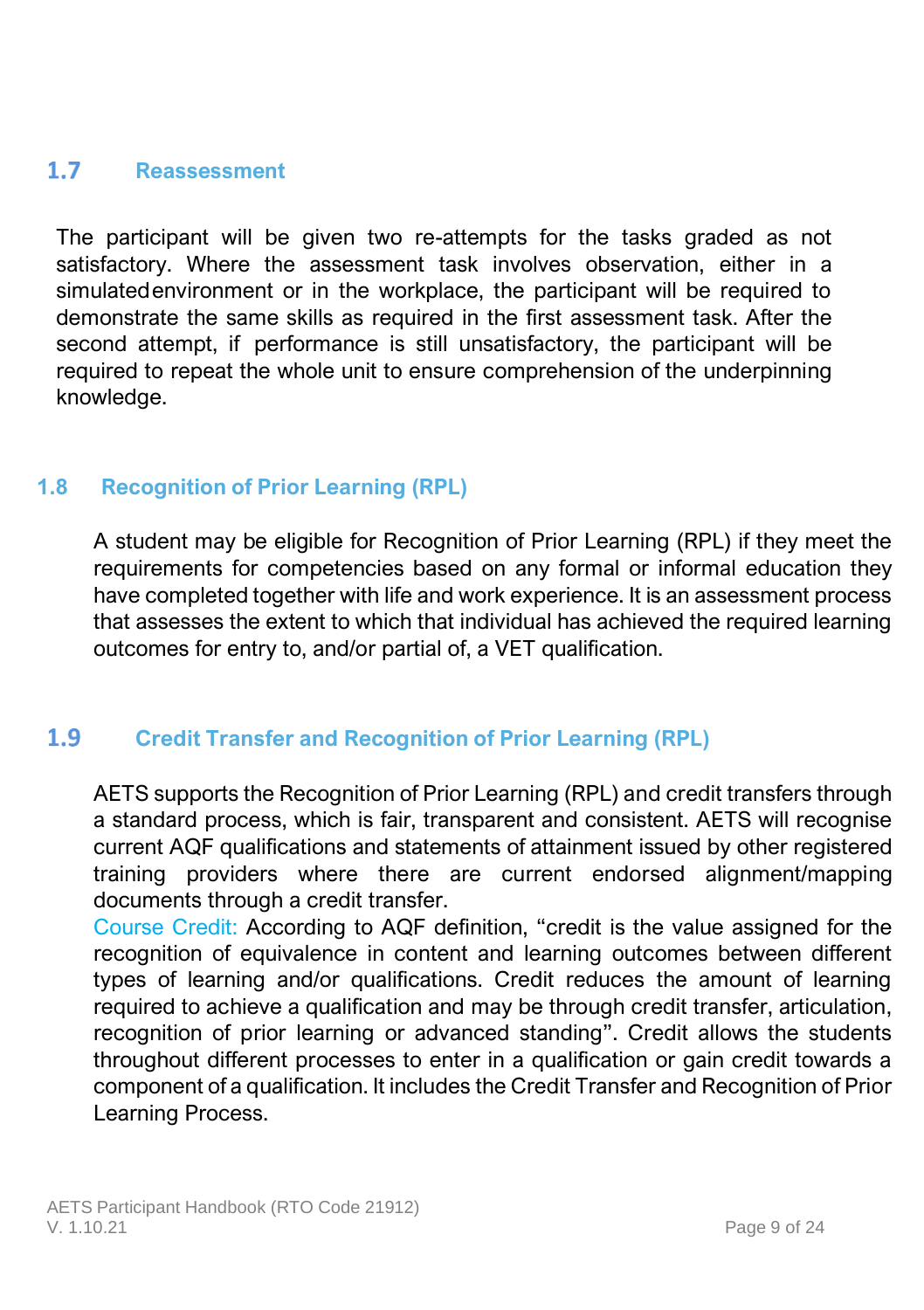Credit Transfer (CT): According to AQF, "credit transfer is a process that provides students with agreed and consistent credit outcomes for components of a qualification based on identified equivalence in content and learning outcomes between matched qualifications." Credit Transfer allows the students with a previously completed AQF qualification to apply for credit for another qualification or component.

Recognition of Prior Learning (RPL): A student may be eligible for Recognition of Prior Learning (RPL) if they meet the requirements for competencies based on any formal or informal education they have completed together with life and work experience. It is an assessment process that assesses the extent to which that individual has achieved the required learning outcomes for entry to, and/or partial of, a VET qualification.

### CREDIT TRANSFER (CT)

AETS will recognise credit transfer for students that hold an equal unit of competency part of the Australian Qualifications Framework (AQF). Even if the training package title is different from the one where the unit of competency was completed, the student is eligible for a credit transfer.

Please note a student must supply:

- a certified copy of the official Statement of Attainment or Transcript; and
- USI statement that identifies the Units of Competency completed as per the qualification and training package Competencies that have been awarded by other RTOs will be recorded on the Transcript of Competencies Achieved or Statement of Attainment, where applicable as 'Credit Transfer' (CT).
- All evidence provided for Credit will be authenticated by contacting the organisation that issued the documents to confirm the document is valid, if required.

The students who wish to apply for Credit Transfer must follow the steps outlined below:

- Provide certified copies of the official Statement of Attainment and Transcript, and a USI statement
- Students must apply for Credit Transfer prior to the commencement of their course.
- Students will be advised of the outcome of the Credit Application in writing.

In this instance, the student will be informed of any reduction of fees and potential reduction in the study period. If Credit Transfer is granted, the student's course duration may be reduced.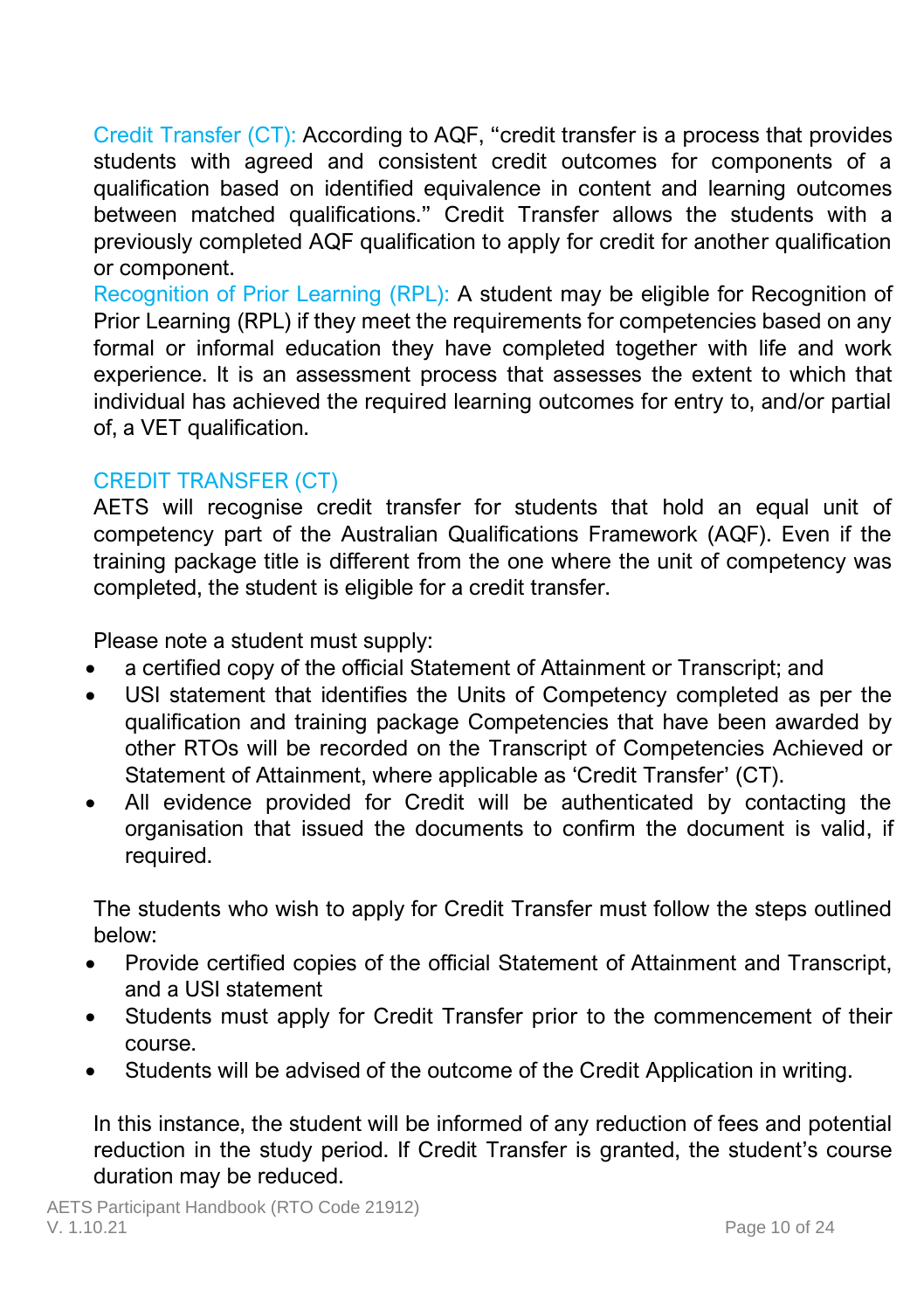# RECOGNITION OF PRIOR LEARNING (RPL)

Students who wish to apply for RPL are strongly advised to speak with AETS admissions to ensure any application contains suitable supporting evidence. This is for information purposes only and is not the formal assessment of the student's RPL request. In applying for RPL, the student will be assessed against the requirements of the units of competency listed in the relevant qualification. The list of units of competency is available on the AETS website under each specific course and in your pre-enrolment pack.

Documentation and evidence:

The student is required to provide supporting evidence for each RPL application, the documents must be:

- Scanned copied
- Certified and verified by an authorised person to be a true copy of the original transcripts or USI Statement, if applicable
- Translated, if the document was obtained overseas

The evidence includes, but is not limited to:

- work history
- job descriptions
- examples of workplace activities and practices
- references from past employers
- documentation
- certificates or evidence of attendance at seminars.
- In the application of Recognition of Prior Learning, students will be asked to attach the relevant evidence of prior learning and return to the AETS Team

Evidence provided must include:

- Photocopies or scanned images of the original transcripts certified by a suitable person to be a true copy of the original transcripts.
- Subject /unit outlines specifying subject/unit content and duration
- Evidence of work placements, case studies, job description
- Evidence of currency.

The assessor will map the evidence provided by the student to the elements and competencies for the unit to which they are wishing to apply for RPL and will assess the outcome of the application.Participants can apply for RPL for a Unit of Competency at the time of enrolment orup to one month after commencing the unit of competency. There is a cost to theparticipant to undertake an RPL process.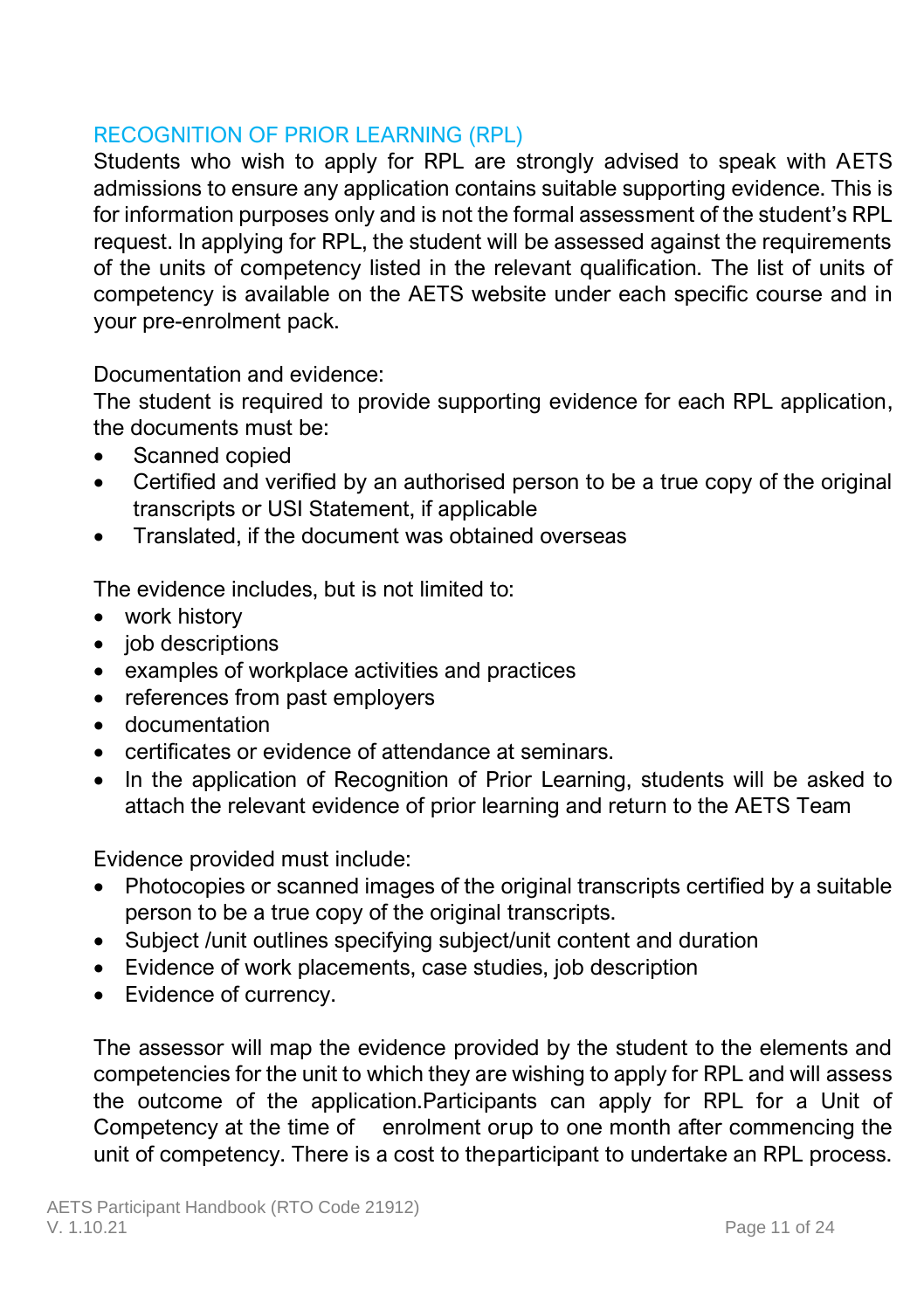### **RPL Request**

- If a participant wishes to apply for RPL they must complete the 'RPL Application Form' with the required information (such as detailed records of their experience, employment, training, etc., which may be relevant).
- The 'RPL Application form' will specify units to be completed and participants will be required to identify how they address the elements andperformance criteria of each unit included in the RPL application.
- Once the RPL application form is completed, they are required to submit thiswith the associated evidence, to the trainer. This RPL application and evidence will be assessed by a trainer and the participant will be notified of the outcome.

### **Assessment Process**

- On receipt of the self-assessment and relevant documentation from the participant, the evidence will be assessed against the competency standardsfor the particular units.
- In making an assessment, assessors will consider the following:
	- $\triangleright$  relevance and nature of evidence provided by the applicant
	- $\triangleright$  scope of subject matter covered by the evidence
	- $\triangleright$  whether the evidence is sufficient to enable a judgement of competence to be made in regard to the unit, taking into account the required knowledge and skills and the critical aspects of evidence in the relevant units
- Where evidence and documentation require additional information or clarification, this will be discussed with the applicant via a phone call orscheduled meeting
- All original documents such as certificates, workplace reports, etc., shouldbe copied and signed with a date, signature, and name of the assessor.
- Where RPL is 'Granted', this information will be communicated in writing to the participant within 10 business days of the completion of the assessment, and the qualification/statement of attainment will then be issued.
- Where RPL is 'Not Granted', participants will be notified in writing of the outcome within 10 business days of completion of the assessment. The written communication to the participant is to include a reason for refusal(where applicable).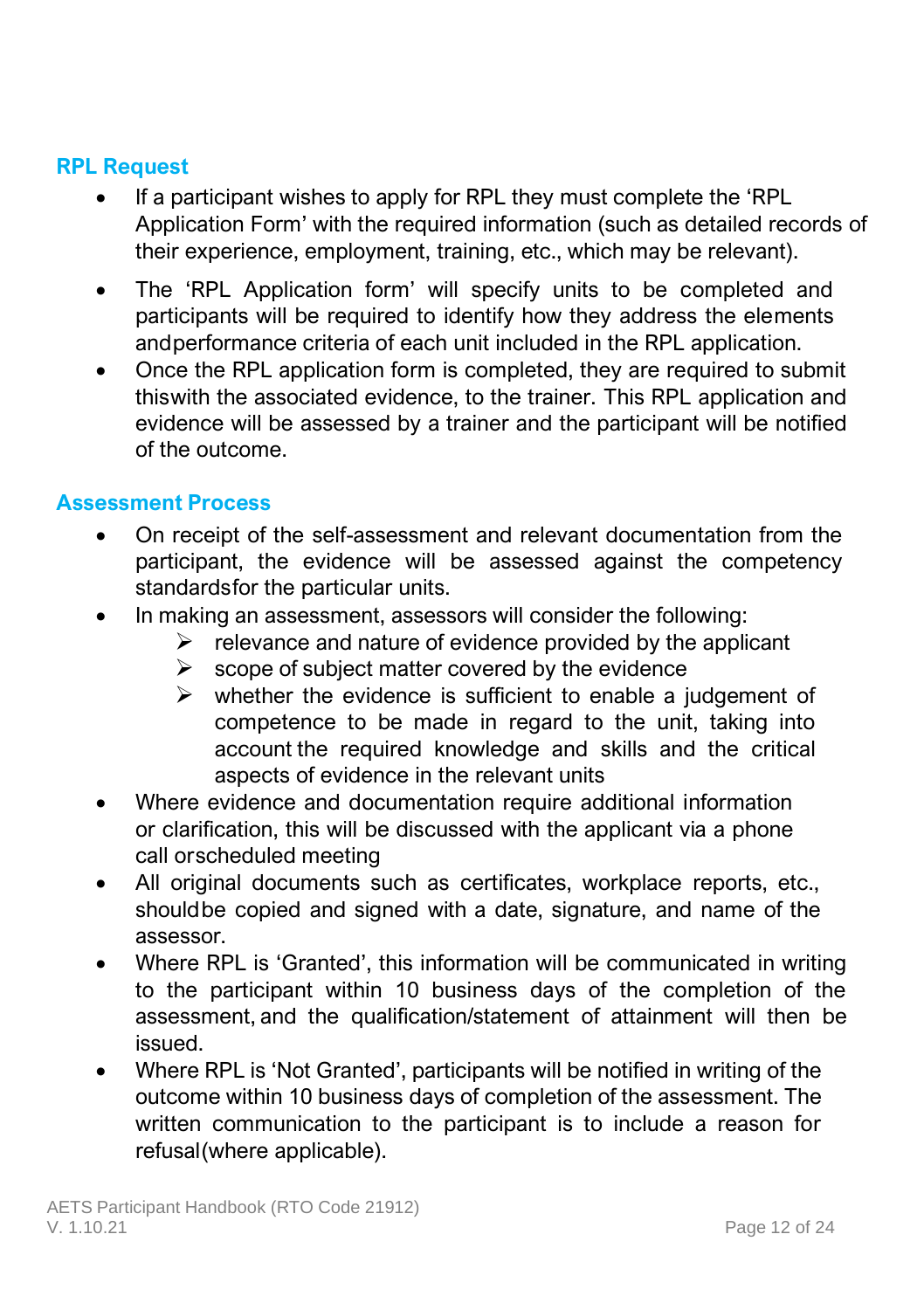Students are advised that an incomplete application or one with insufficient evidence may result in a rejection and/or delay in the processing of the application. The assessor may request further evidence such as a demonstration, completing challenge tests or the sitting of the relevant examination if the evidence submitted in the application is not deemed adequate in terms of authenticity, validity, reliability, currency or sufficiency.

If RPL is granted, the competencies that have been recognised will be recorded 'Recognition of Prior Learning' as appropriate on the Transcript of Competencies Achieved or Statement of Attainment, where applicable.

AETS courses have been designed to incorporate theory and practical components. Therefore, a subject/term may include more than one unit of competency to reflect current industry practice. In a scenario where the student's RPL Application was approved for one or a few units of competency that are not part of the whole subject/term, the student will not be required to complete assessments and attend classes for the units that were granted. However, the student will NOT be eligible for a fee reduction.

# COURSE CREDIT OUTCOME (AETS COMPLAINTS AND APPEALS POLICY)

In accordance with AETS Complaints and Appeals Policy, a student who is dissatisfied with the outcome of his/her application may appeal the decision. New evidence will not be considered as grounds for appeal. Where new evidence is made available, a new application must be submitted.

If you attend training and are listed on the attendance record for the Unit of Competency that you are wishing to apply Credit Transfer for, AETS will claim those State Government Funds for the training delivery. It is, therefore, **ESSENTIAL** that you have advised your trainer or AETS Admin staff of your wish to CT so that AETS does not make the claim for the training delivery.

If CT is applied for after AETS has made a claim, then we may advice you to **REIMBURSE** the funds we have been paid, which depends on the timeframe between claiming, payment, and Credit Transfer application.

AETS is under no obligation to issue AETS Certification that would be entirelycomprised of Units of Competency completed at another RTO.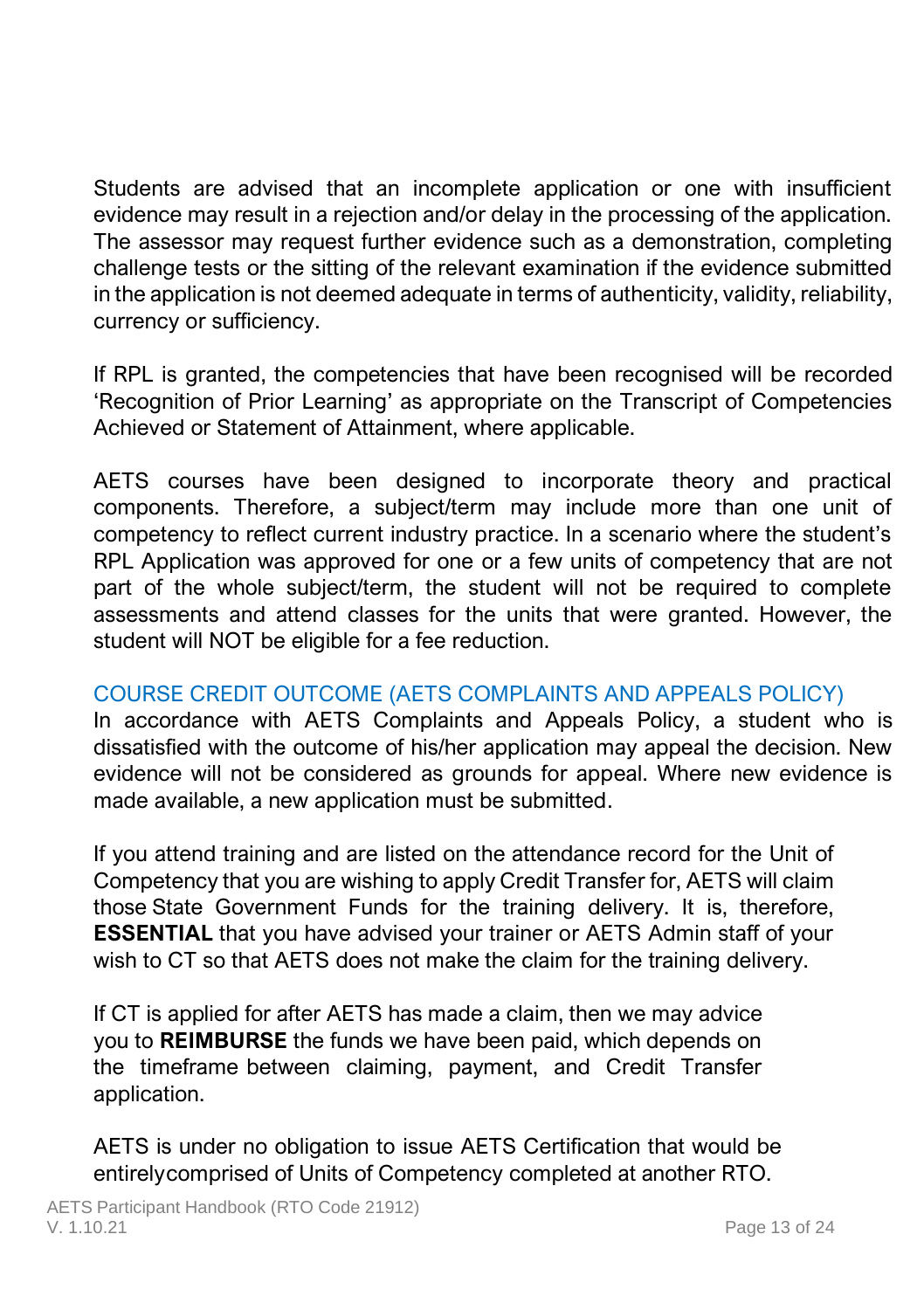For example, if it is within the same month, there may be no charge; however, if theCredit Transfer is processed more than one month after attendance, the payment will be invoiced to you to reimburse AETS for the amount we need to reimburse theState Government.

### **1.10 Withdrawal**

<span id="page-14-0"></span>If you wish to terminate your participation in the training program, please inform your trainer immediately and complete a withdrawal form. You can access this from the AETS website **(www.aets.edu.au)** This will ensure that your Certificate/Statement of Attainment can be awarded to you promptly.

# **1.11 Issuing of AQF Qualifications and Statement of Attainment**

<span id="page-14-1"></span>Qualifications:

- Qualifications will be issued to participants when they have been assessed as competent in the Units of Competency specified as being required for completion of a Qualification.
- The Qualification will be accompanied by a Record of Results that will identify the units completed as part of the Qualification.
- The Qualification will be issued within 28 calendar days of a participant being assessed as meeting the requirements of their training program provided all agreed fees the participant owes to AETS has been paid.

### Statement of Attainment:

- A Statement of Attainment will generally be issued when a participant withdraws or cancels their enrolment in a Qualification and have successfully been assessed in one or more units of competency, or if they enrol and undertake in a single Unit of Competency.
- The Statement of Attainment will be issued within 28 calendar days from receiving the completed file from the trainer — provided all agreed fees the participant owes to AETS has been paid. A Statement of Attainment will normally consist of a single page; however, it may run onto a further page (the back of the document) where there is a long list of competencies.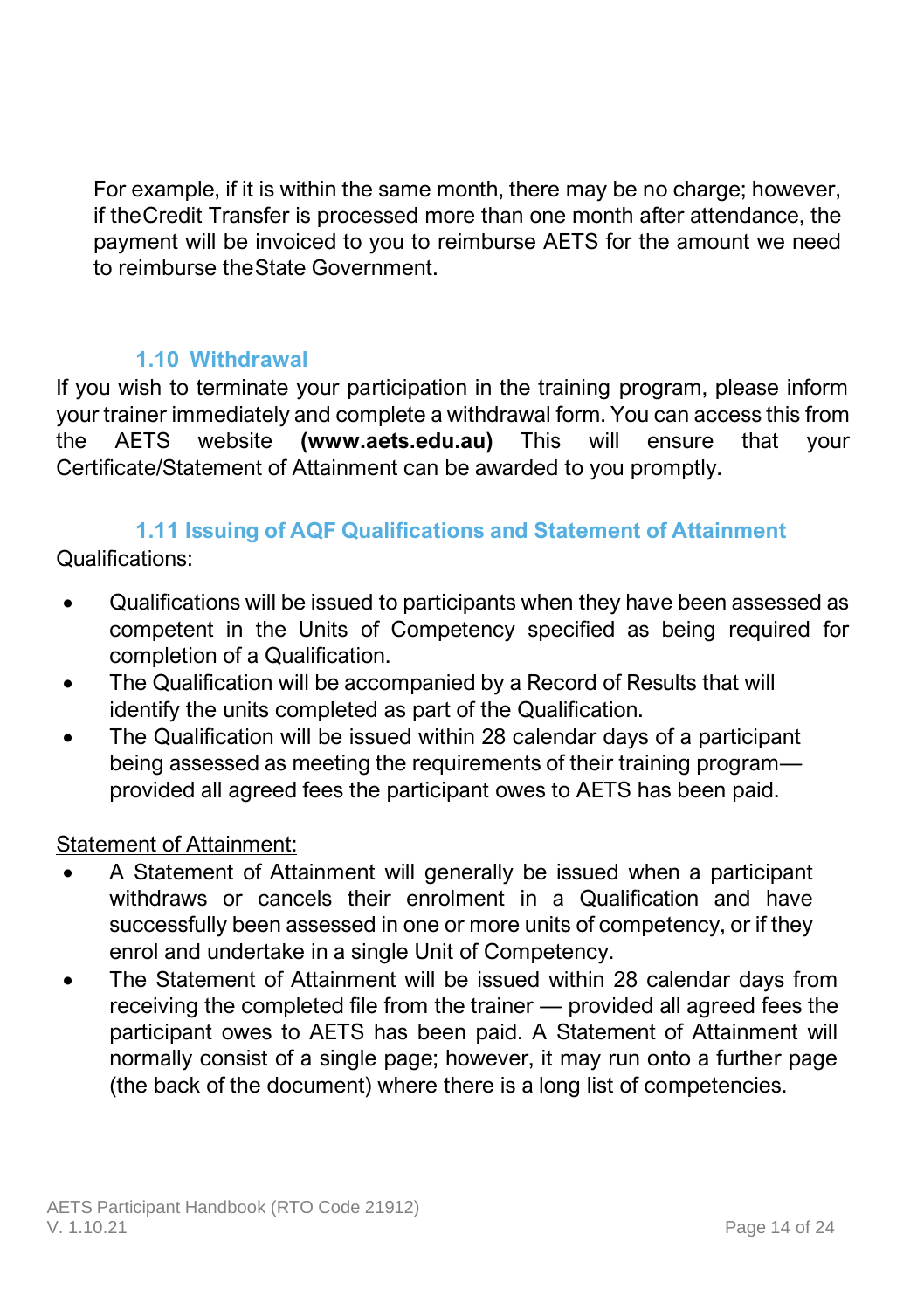# **1.12 Attendance**

<span id="page-15-0"></span>Participants will be advised of their attendance requirements at the enrolment/information session. Individual or group sessions will either be decidedby the facilitator or negotiated with the participant(s), as appropriate.

Participants are expected to attend ALL training sessions. If you are unable to attend ascheduled training session, then you must make every effort to contact your

trainer, either directly or through AETS, before the session to arrange for alternativecontact hour(s). Excessive absences or tardiness may result in units not being completed, and therefore, competencies not being achieved.

# **1.13 Participant Support Services**

<span id="page-15-1"></span>AETS's participant support guidelines have been developed to ensure that AETS meets the requirement of Clause 1.7 Standards for RTOs 2015. The purpose of the guidelines is to detail the support services AETS provides to its students. These guidelines are relevant across all AETS courses and apply to all employees managing and conducting assessment for AETS. The following guideline headings cover the various support services

Orientation - AETS provides orientation a week before the beginning of each term. Academic and Student Services staff hold information sessions. This orientation will introduce the participant to the course, establish expectations and due dates, advise how to access training materials, assessment submission and additional support as and when required.

Student engagement officer (SEO) – Student engagement officer regularly touch base with students to ensure they are sailing smoothly. This helps identify a student at risk of making unsatisfactory academic progress before the end of term and/or the submission of assessments.

The student engagement officer touch points include:

- First week after orientation
- After two weeks if no activity and emails trainer
- Trainer will contact student and update outcome with SEO
- If no active after a month excluded to the employer and RTO manager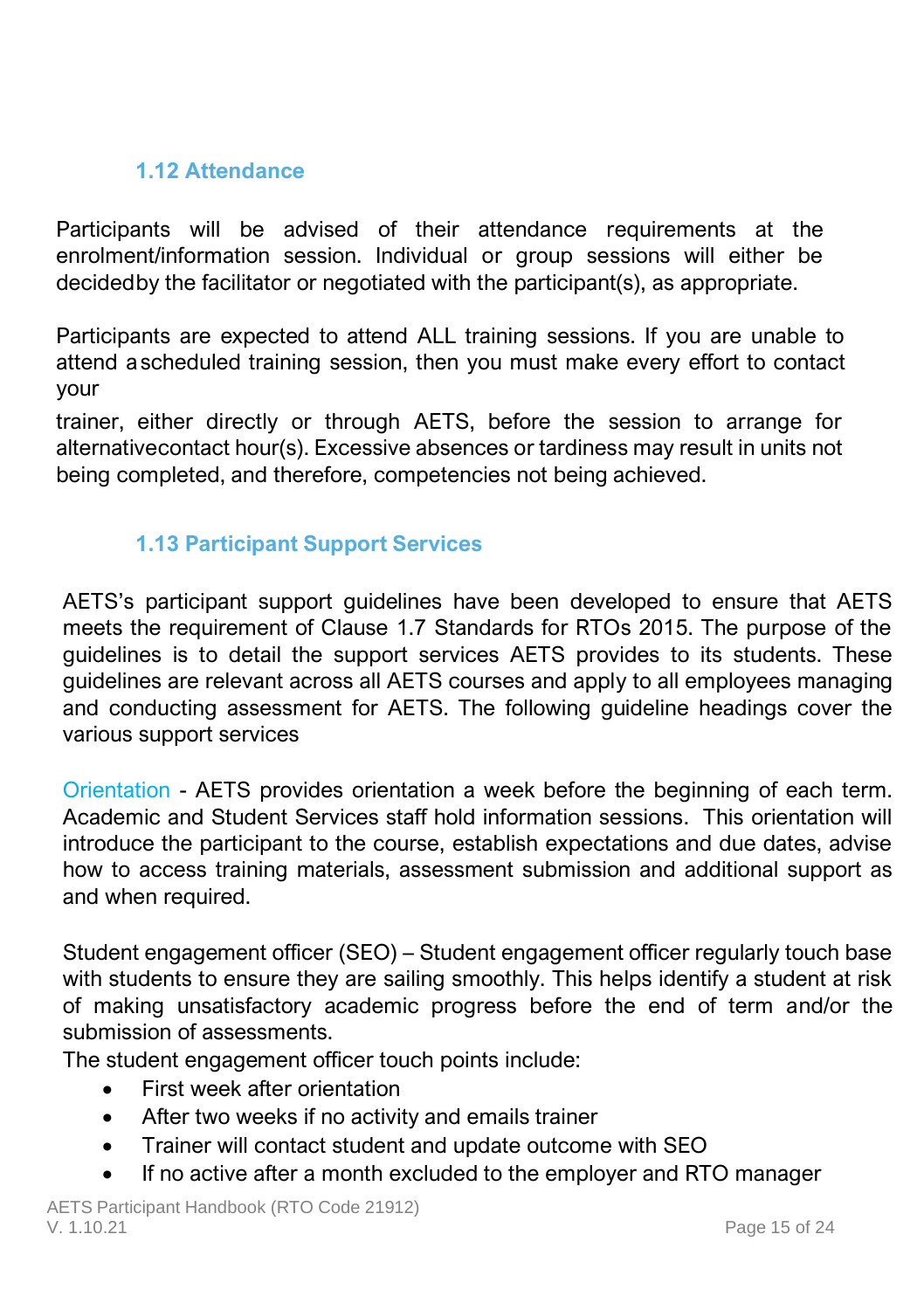This cycle is continued through the learning journey to keep the students engaged

Trainer support – Live trainer support workshops are organised on a fortnightly basis. These support workshops are participant led discussions based on any queries related to completing course work. Additionally, students are provided with an option to participate in check-in appointments booked with the trainer or engagement officer

LLN support – Refer to Pre-Training review section

Reasonable adjustment Under the Commonwealth Disability Discrimination Act (1992) and the Disability Standards for Education, 2005, RTOs must customise their services, making 'reasonable adjustment' to learning and assessment strategies that will help people with disabilities to participate successfully in education and training. The goal is to ensure that all students have the best opportunity to learn and to demonstrate that they have achieved unit requirements.

AETS offers its students reasonable adjustment in assessment under the key assessment principle of "fairness", defined in the Standards for RTOs (2015). This principle applies particularly to students with disabilities. Adjustments are determined in collaboration with the student, their advocate and AETS's academic staff.

These measures are important because they ensure that students with disabilities have the same educational opportunities as everyone else. AETS's reasonable adjustments may include

- modifying course material
- modifying or providing equipment as well as modifying the delivery environment
- differentiated teaching strategies and providing individual learner support to the student.

Reasonable adjustment in assessment may include

- extending or modifying timeframes for assessment
- providing extra reading/writing/performance time for completion
- extending break times during an assessment task or workplace assessment
- allowing the use of a reader or writer
- allowing the use of an interpreter for students who are deaf or who have a hearing impairment
- allowing adaptive technology equipment (for example digital audio and video recordings or speech recognition software)
- (e.g. use of plain English)

Reasonable adjustments to written assessment tasks may include providing questions on audio/videotape. Students can request a reasonable adjustment by completing the reasonable adjustment online form no later than two weeks from the start of their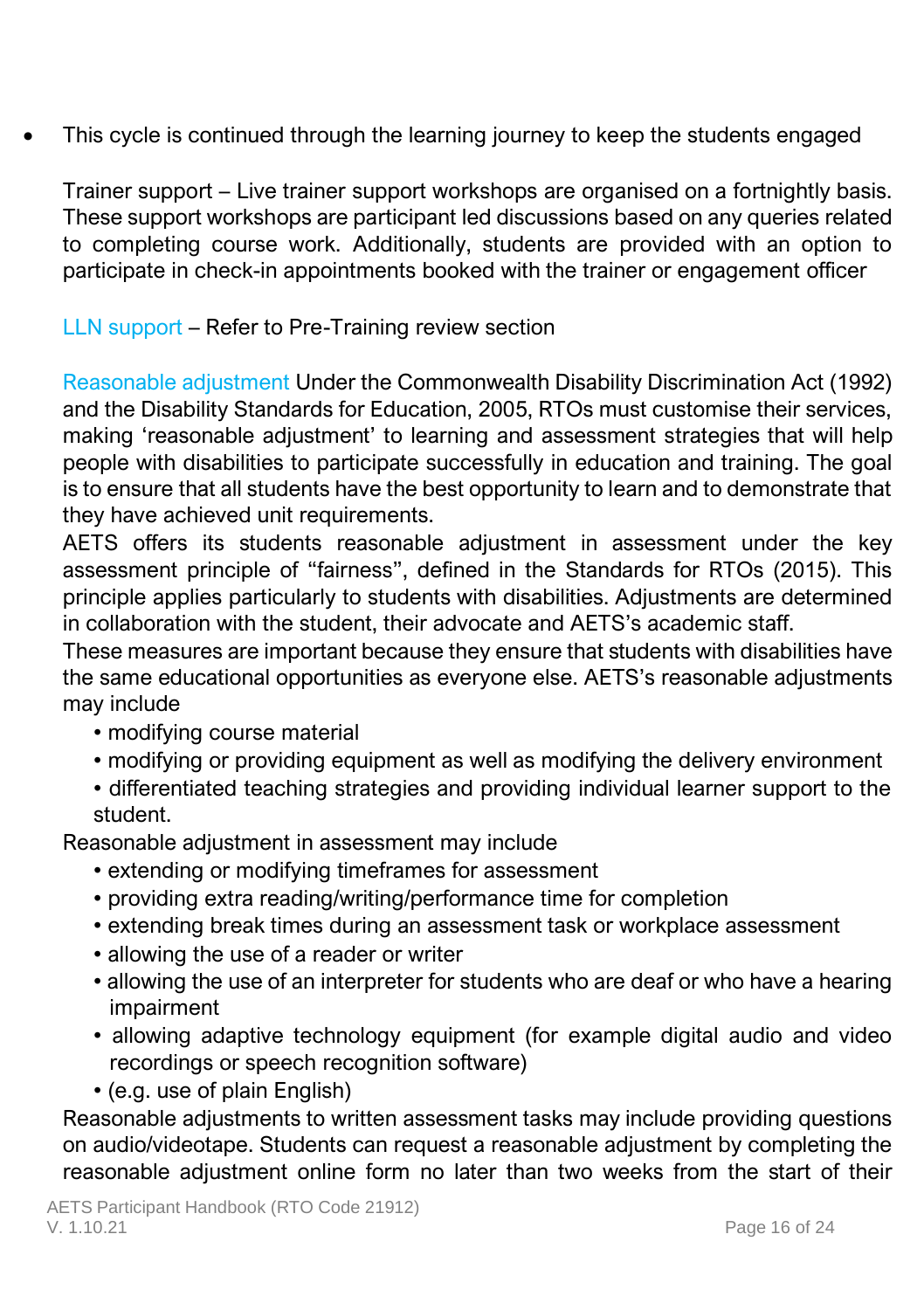course. Their request is subject to approval by the Academic department.

Participants can contact on 1800 872 297 for any support they may need.

# <span id="page-17-0"></span>**2 Participant Rights and Responsibilities**

As a participant in one of our training programs, you have rights and responsibilitiesgoverned by State and Federal legislation.

#### $2.1$ **Participant Rights**

All participants have the right to:

- <span id="page-17-1"></span>Be treated fairly and with respect by all participants and staff
- Not be harassed, victimised or discriminated against on any basis
- Learn in a supportive environment which is free from harassment,discrimination and victimisation
- Learn in a healthy and safe environment where the risks to personal healthand safety are managed and minimised
- Have their personal details and records kept private and secure according toour Privacy and Personal Information Policy
- Access the information AETS holds about them
- Have their complaints dealt with fairly, promptly, confidentially and without retribution
- Make appeals about procedural and assessment decisions
- Receive training, assessment and support services that meet their individualneeds
- Be given clear and accurate information about their course, training andassessment arrangements and their progress
- Access the support they need to effectively participate in their trainingprogram
- Provide feedback to AETS on the client services, training, assessment andsupport services they receive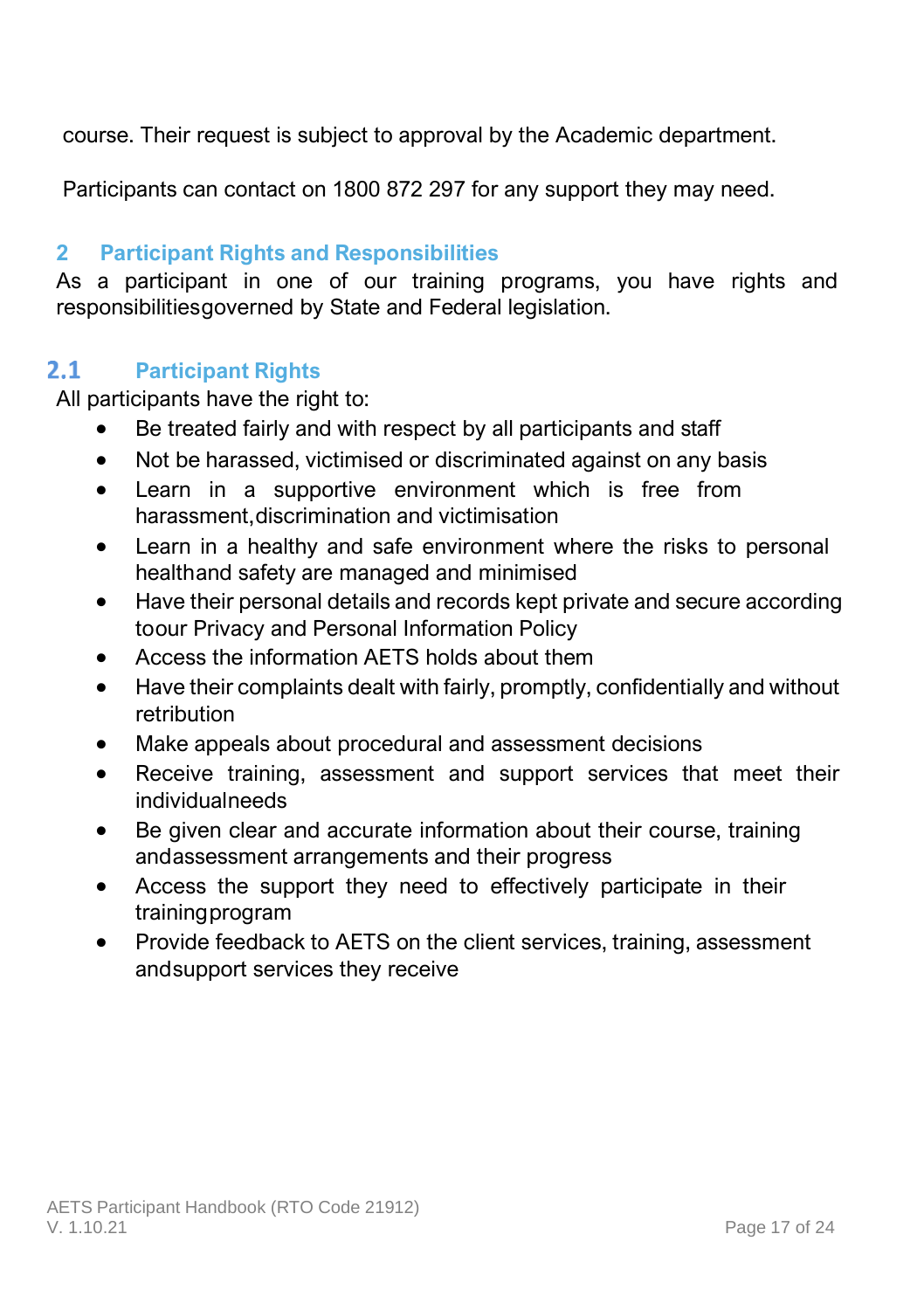### <span id="page-18-0"></span> $2.2^{\circ}$ **Participant Responsibilities**

All participants, throughout their training and involvement with AETS, are expected to:

- read the Participant Handbook, and any updates to the Participant Handbook
- Keep a copy of all work submitted to AETS. AETS will not be held responsible for any items that go missing in the post. If this occurs, you will be requestedto re-submit the work
- Come to class dressed appropriately in smart casual attire.
- Treat all people with fairness and respect and do not do anything that couldoffend, embarrass or threaten others
- Not harass, victimise, discriminate against or disrupt others
- Treat all others and their property with respect
- Respect the opinions and backgrounds of others
- Not to use any IT resource to harass, menace, defame, vilify or discriminateagainst any person
- Never give out your password to anyone
- Don't use systems in a manner that constitutes an infringement of copyright.
- Do respect and protect the privacy of others. Never exploit anotherparticipants' account
- Do carefully protect your electronic identity. Make sure that whenever youleave a public computer you log out
- Follow all safety policies and procedures as directed by the staff
- Not bring any articles or items that may threaten the safety of self or othersinto any premises being used for training purposes
- Notify AETS if their personal or contact details change
- Provide relevant and accurate information to AETS in a timely manner
- Approach their course with due personal commitment and integrity
- Respond to any correspondence received from AETS, including phone calls
- Complete all assessment tasks, learning activities and assignments honestlyand without plagiarism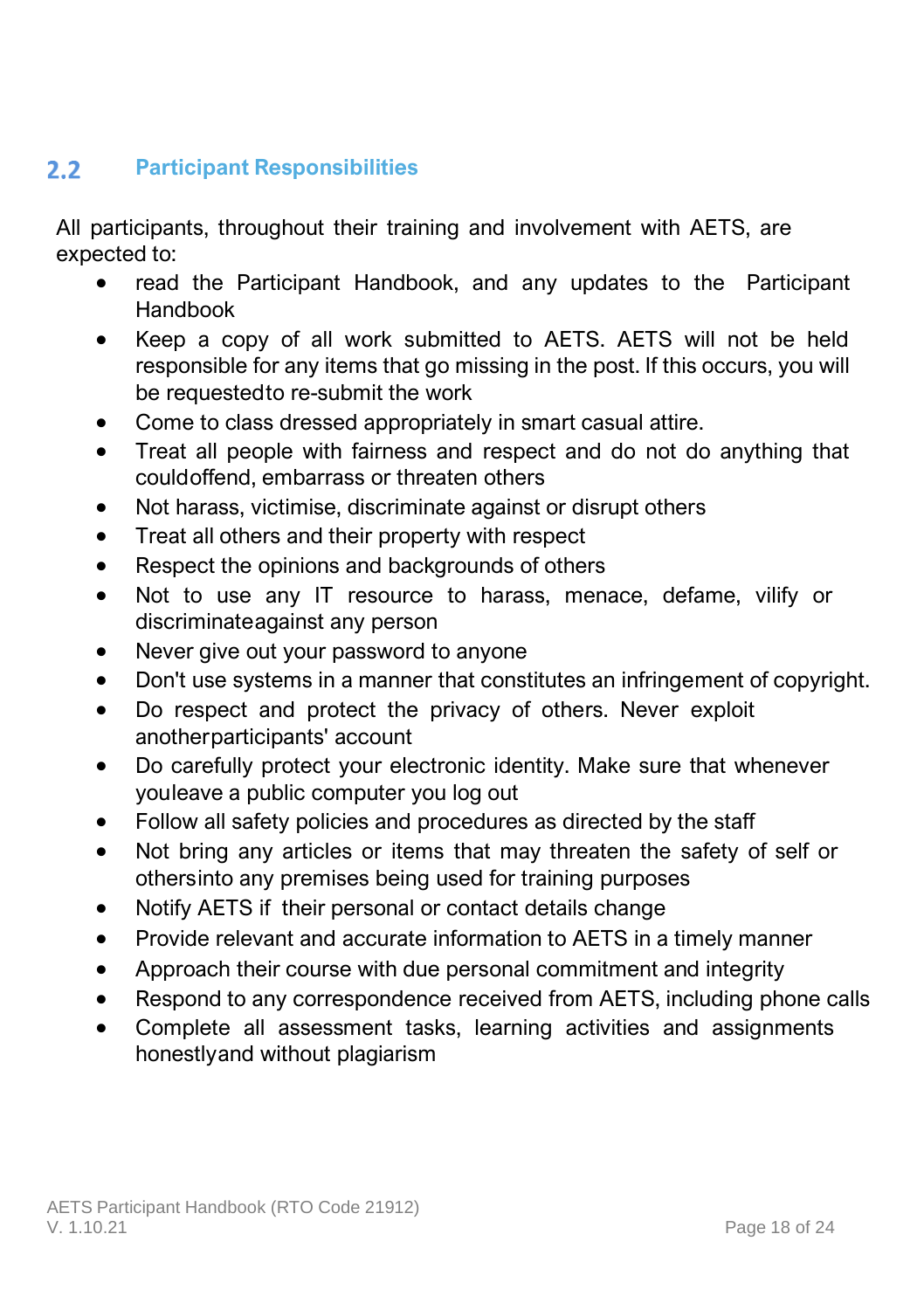- Hand in all assessment tasks, assignments and other evidence of their workwith a completed and signed cover sheet
- Conduct themselves in a professional manner while undertakingprofessional placements
- Make regular contact with their Trainer/Assessor
- Progress steadily through their course in line with their training plan
- Prepare appropriately for all assessment tasks, visits and training sessions
- Notify AETS if any difficulties arise as part of their involvement in theprogram
- Notify AETS if they are unable to attend a visit or training session for anyreason at 24 hours prior to the commencement of the activity
- Refrain from smoking at the training venues and on the premises of AETS
- Make payments for their training within agreed timeframes

The following instructions are essential for participants partaking online study with AETS:

Prior to enrolment participants will be informed that the following resources will need to be provided by the participant and are required to enable participants to meet the requirements for each unit of competency. They include:

- Computer with access to the Internet and with ability to conduct video interviews. Minimum specifications for your computer are:
- Up-to-d ate internet browser
- You may also need access to a printer and the following applications: Adobe Acrobat reader, Adobe Flash player
- Mobile video recording device i.e., mobile phone that has ability to record short video at a workplace with a supervisor.
- Ensure that you have created your online (LMS) account before commencingyour program.
- Please change your password to a secure one after the default one is assigned to you by the (LMS).
- The participants are expected not to share their LMS account details with anyone.
- You will be breaching the copyright laws if you are found to share any intellectual property that has been sourced to you by AETS.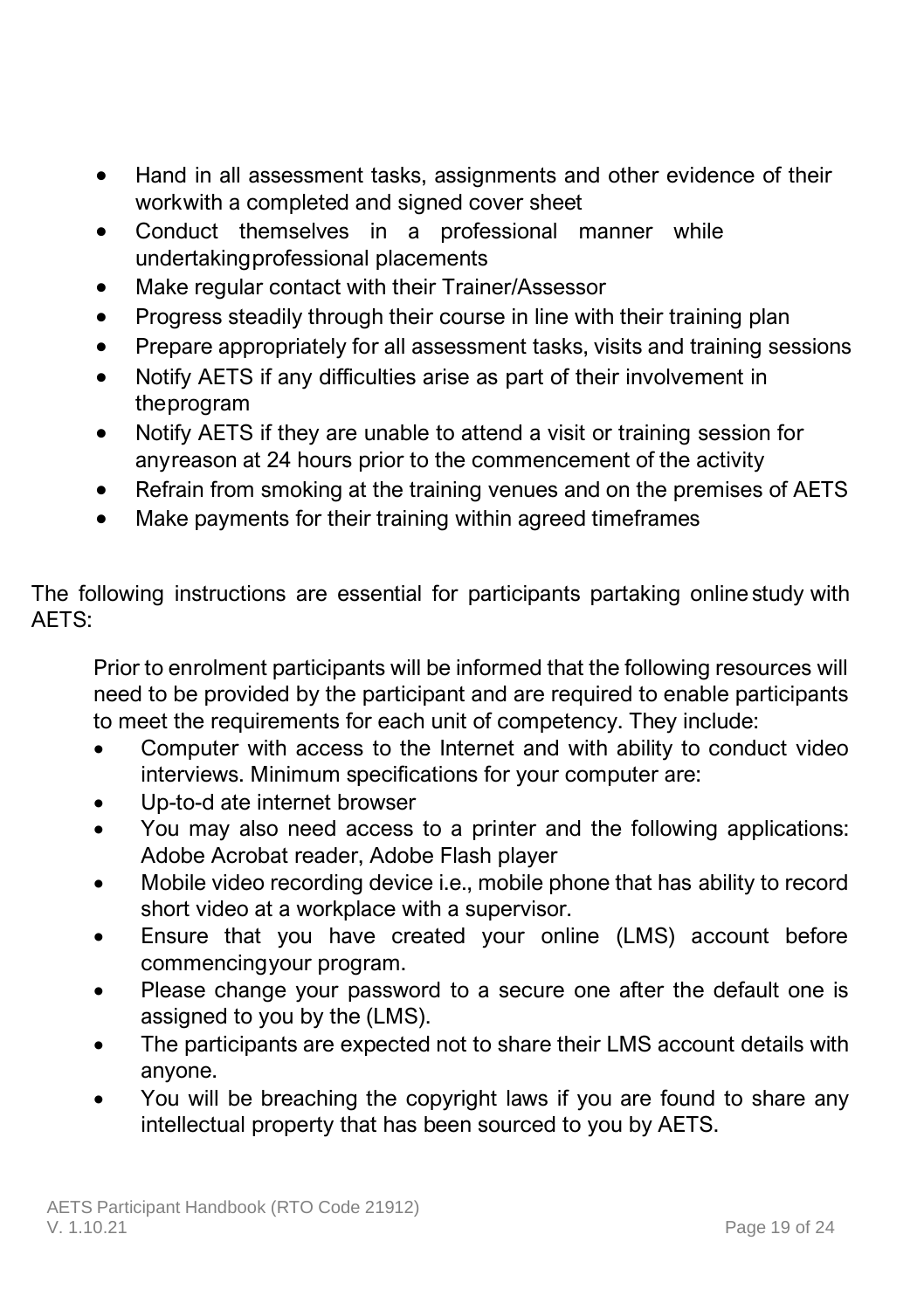### <span id="page-20-0"></span>**Access and Equity**  $2.3 -$

AETS is committed to providing an environment which is free from discrimination and harassment. Participants will be provided with an equal opportunity and will notbe discriminated against on the basis of certain attributes as described by the Equal Opportunity Act.

It is unlawful to discriminate on the basis of the following attributes: sex, impairment, marital status, physical features, age, pregnancy, breastfeeding, industrial activity, religious belief or activity, lawful sexual activity, political belief oractivity, parental status as a carer, or personal association (whether as a relative orotherwise) with a person who is identified by reference to any of the above attributes.

We will ensure that a participant never feels that they are unable to complete their training for any reason. Access and Equity is the responsibility of all staff members atAETS however, participants who feel they are in this situation should contact as per the contact listed on Page 2 of this handbook**.**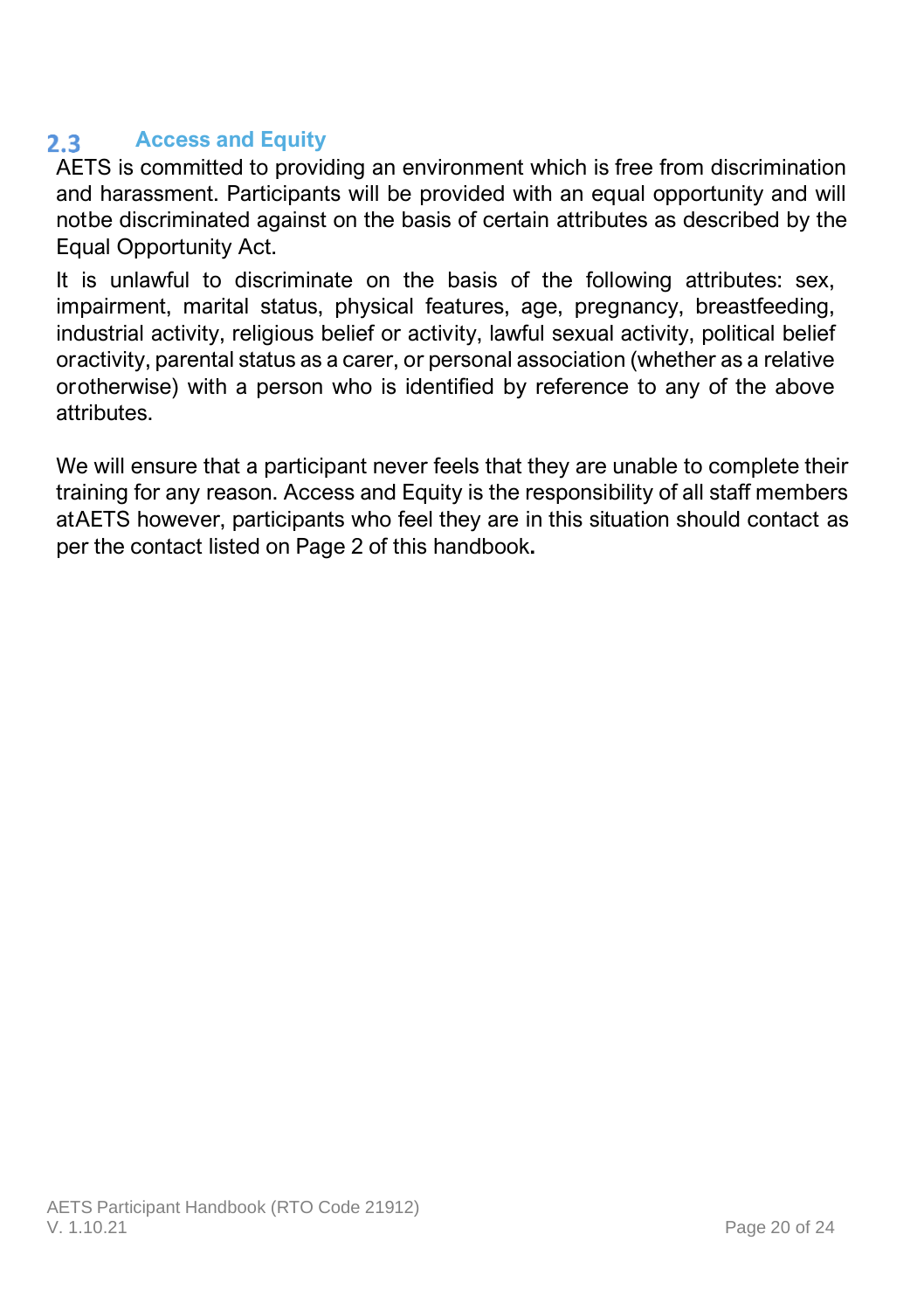### <span id="page-21-0"></span> $2.4$ **Workplace Health and Safety**

AETS takes the safety of our participants and staff very seriously. We operate at alltimes in accordance with the relevant Workplace Health and Safety (WH&S) guidelines. These guidelines are embedded in all of our courses.

We expect staff and participants to comply with WH&S and welfare guidelines, and to conduct themselves in a safe manner, not placing themselves or others at risk. If participants find themselves to be in a situation where they feel either a member of staff, employer or fellow participant is in violation of WH&S policy, they are requiredto report the situation to the Executive Director or representative through [support@aets.edu.au](mailto:info@aets.edu.au)

In the event of a critical incident, AETS has policies, support mechanisms, and procedures in place to manage the critical incident and ensure all necessary supportservices are provided for.

### <span id="page-21-1"></span> $2.5^{\circ}$ **Participant Welfare**

In order to protect the welfare of participants and to ensure participants have apositive living, studying and working experiences, AETS:

- a) Does not permit or require participants to attend classes (including time allocated for self-paced or online studies) for more than 8 hours in any oneday, unless there is a reasonable course-related reason to do so and the registering body has given specific written exemption which specifies the differing maximum hours for the course. Participants will be notified whereexemptions have been provided
- b) Does not permit or require full-time participants to attend scheduled classesprior to 8.00am and/or after 10.00pm unless there is a reasonable course- related reason to do so and the registering body has given specific written exemption which approves a different schedule. Participants will be notifiedand asked to sign an agreement to this arrangement in writing.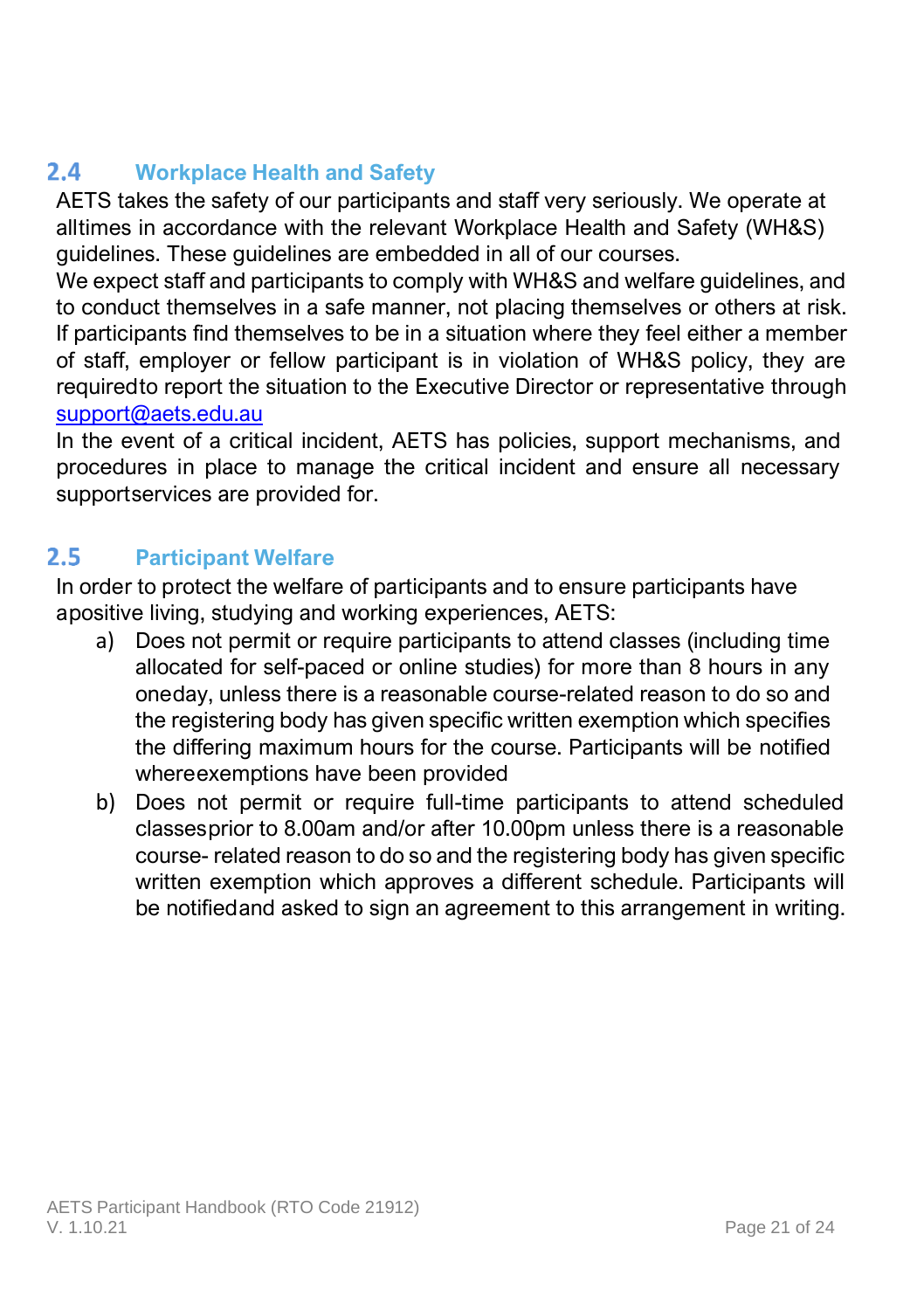#### <span id="page-22-0"></span> $2.6$ **Respect for others**

Participants will be expected to treat AETS team members and fellow participants with respect and observe any particular conditions which may appear in this information booklet or be raised during the course by an AETS team member.

Inappropriate language and actions will not be tolerated.

#### <span id="page-22-1"></span> $2.7$ **Participant Conduct**

If a participant fails to follow the guidelines set out in the 'participant rights and responsibilities' section of this handbook, or otherwise behave in an unacceptable manner, the participant may be subject to disciplinary action.

AETS is committed to providing a fair, equitable and confidential framework and procedure for investigating and resolving alleged cases of participant discipline andmisconduct.

This policy applies to all educational circumstances that relate to enrolment, including classroom, on training premises, plagiarism and also applies to related excursions, placement and activities.

### **Non-Academic misconduct**

• Non-academic misconduct is unacceptable or improper behaviour by aparticipant relating to people or property which is contrary to, but not limited to the above.

### **Academic Misconduct includes but is not limited to:**

- Any attempt by a participant to submit assessable work that is not their own
- Plagiarism not attributed to the original source or process
- Any form of collusion between participants to submit assessable work that isnot their own
- Failure to attend class with your compulsory work books and/or other resourcesrequired
- Presenting an assessment as being your own work when it was produced inwhole or part of group work

The following steps are followed for the process of disciplinary action against theparticipant who has displayed unacceptable behaviour.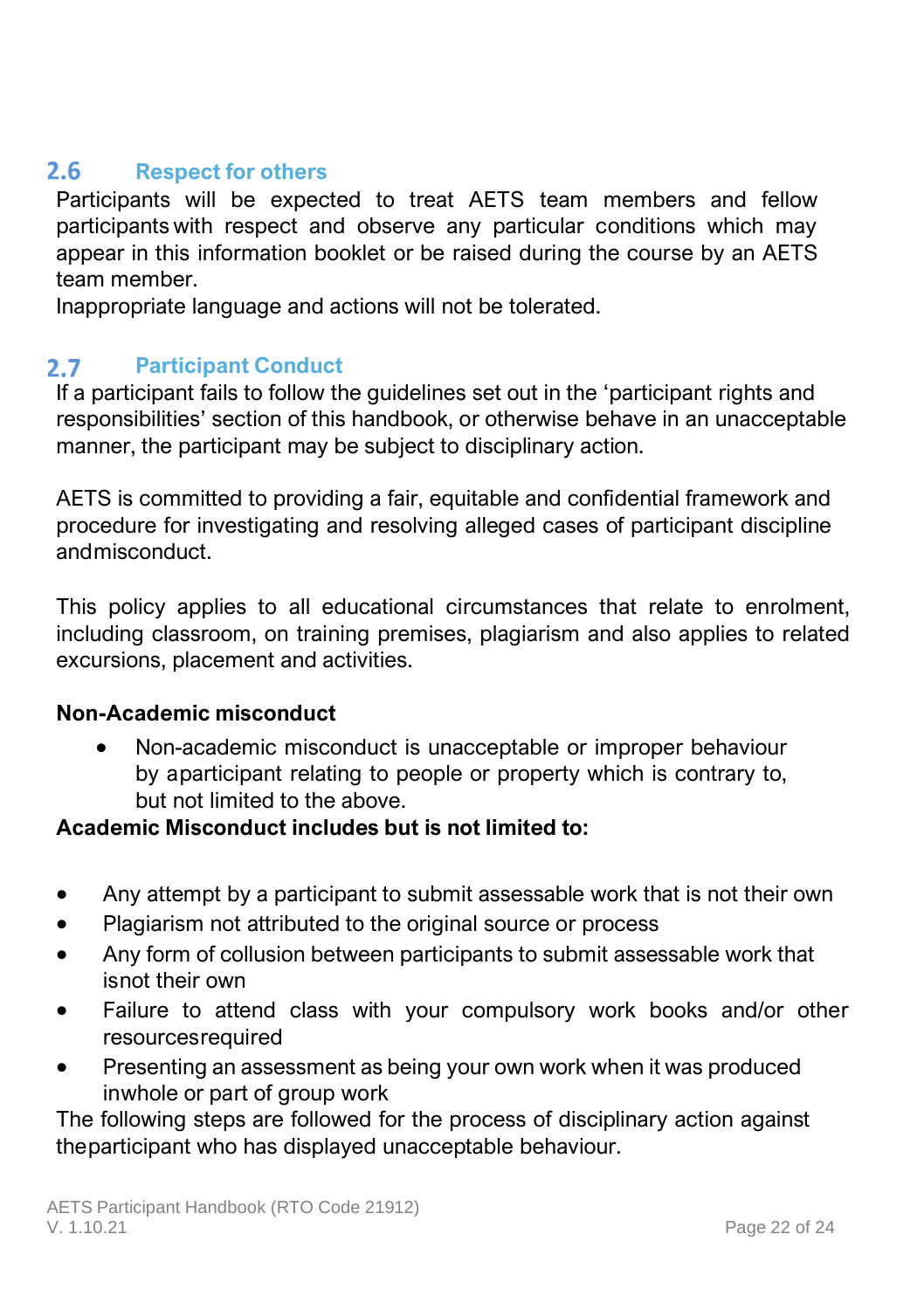**Step 1: Informal Counselling - Trainers are encouraged to deal with** behavioural problems informally by reminding the participants of their responsibilities and offering advice and assistance.

**Step 2: Referral to the CEO -** Allegations of non-academic and academic misconduct are handled by Executive Director or representative. Trainers will refer the case to the representative within two working days if unable to resolve or determine that an allegation should be investigated. The referral will be recorded in writing in the participant file. If the representative decides that it is more appropriate for an allegation to beinvestigated by another senior officer, then they must immediately refer it to that other senior officer.

**Step 3: Investigating-** All participants are entitled to a fair hearing and an opportunity to present their case. The privacy and confidentiality of all parties will bemaintained to the extent lawfully allowable.

The representative will contact the relevant AETS Delegate who will undertake an initial investigation with all parties and record the findings. representative will follow the belowdisciplinary process: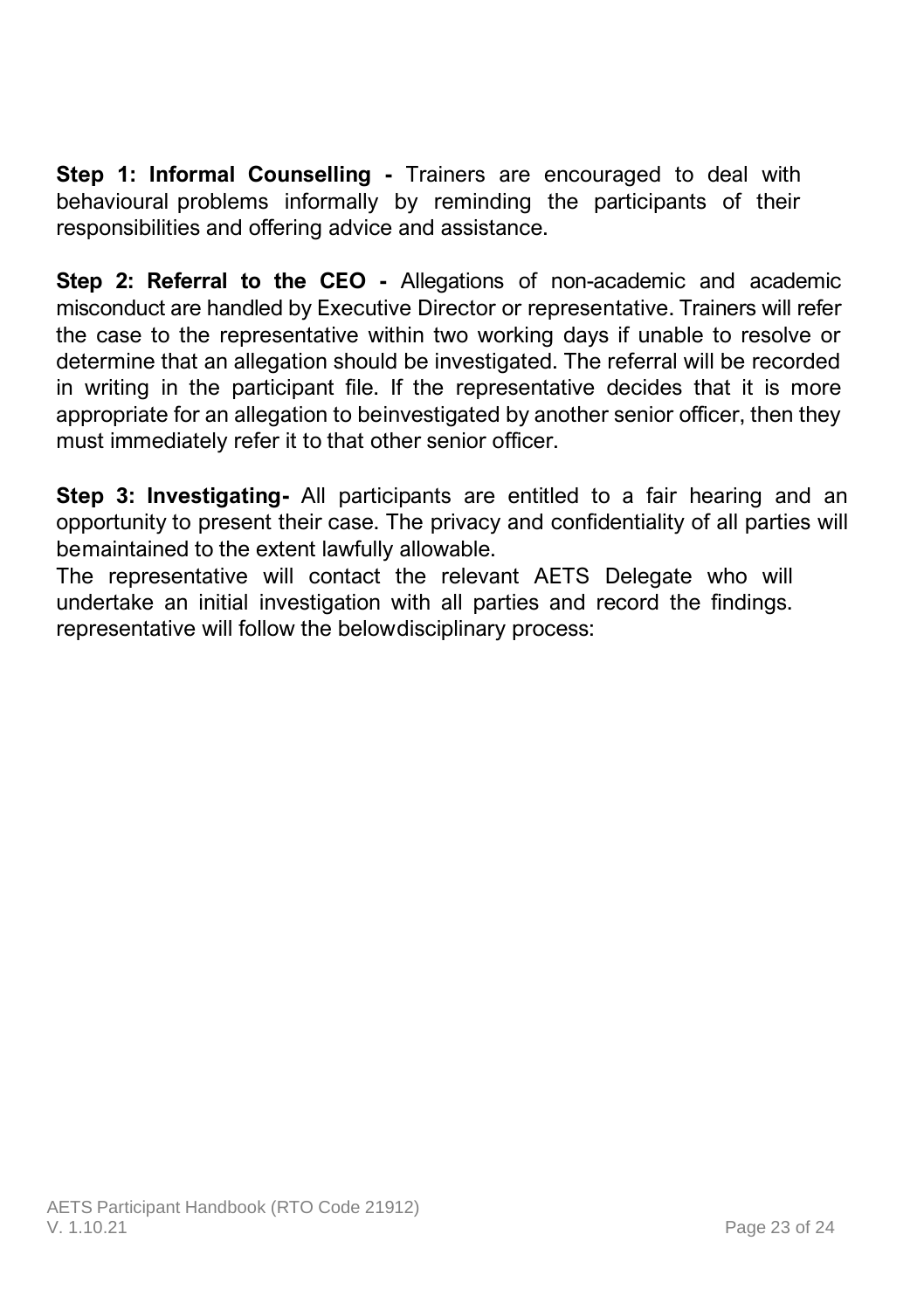# **Formal Disciplinary Process:**

- Participants who are the subject of an alleged breach of conduct will beadvised, in writing, and given an opportunity to respond.
- $\triangleright$  The allegations can be discussed over the phone, face to face or in writing with the participant:
- ➢ Obtain a second opinion from another trainer and/or other participant(where possible);
- $\triangleright$  The information/evidence must be recorded and saved for future reference;
- $\triangleright$  The participant/s who is subject of the alleged breach of conduct will be senta written communication advising of the outcome of the investigation;
- $\triangleright$  Where the participant has been proved to have breached this policy, thefollowing recommendation/s will be made which will include, but not be limited to, one of the following actions:
	- Counselling
	- Written warning
	- Suspension (participant suspended from a course for disciplinaryreasons is not eligible for a refund)
	- A fail on the assessment or be marked as Not Competent for the Unit ofCompetency (for academic misconduct)
	- Alternative assessment may be provided (for academic misconduct)
	- If the participant has attended the course through their employer ororganisation, notify the employer or organisation
- $\triangleright$  All misconduct records will be recorded in the incident register

**Step 4: Further Action –** Failure to comply with the above responsibilities and continued unacceptable behaviour will result in the expulsion from the course (aparticipant removed from a course for disciplinary reasons is not eligible for a refund)If there are suspected criminal actions then it should be reported by the CEO or representative appointed by CEO who must also notify the police.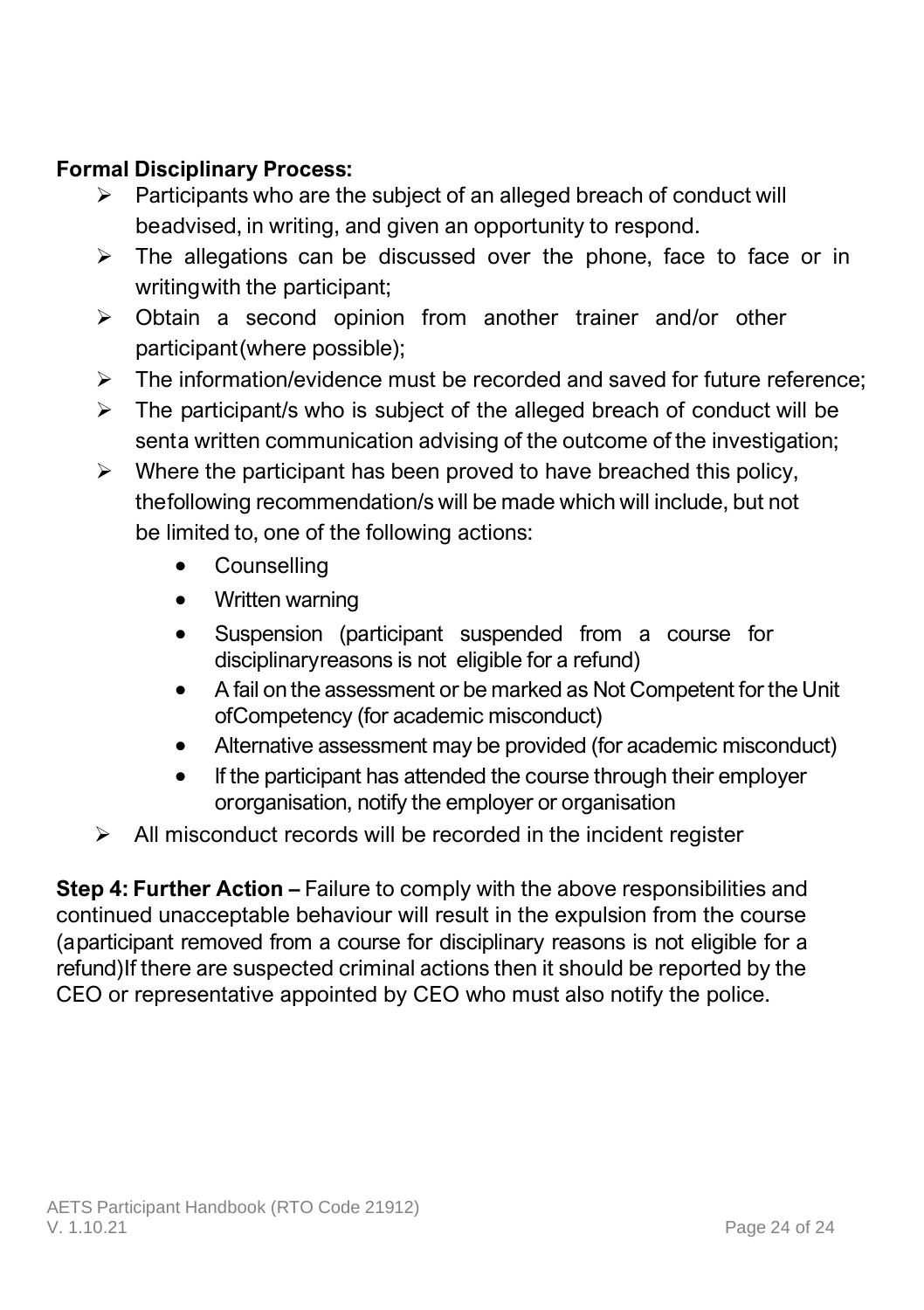# *Detailed Participant Conduct Policy can be accessed from the AETS websit[ewww.aets.edu.au](http://www.aets.edu.au/)*

### **APPEALS**

The participant may appeal the decision by completing the Appeals form within **20 working days** commencing three days after the date of the written communicationadvising of the outcome of the investigation.

*Detailed Complaints and Appeals Policy and Form can be accessed from the AETSwebsite [www.aets.edu.au](http://www.aets.edu.au/)*

#### <span id="page-25-0"></span> $2.8$ **Plagiarism**

Plagiarism is a form of cheating. It is a serious academic misconduct and participants who are the subject of an alleged breach of conduct will have a disciplinary action under AETS Conduct policy. AETS Conduct Policy has been outlined in section 2.7 and can also be accessed from the AETS website [\(www.aets.edu.au\)](http://www.aets.edu.au/)

Plagiarism is not permitted in any AETS course. Plagiarism includes but is not limitedto:

- Directly copying someone else's work and presenting it as your own without acknowledging its source
- Presenting an assessment as being your own work when it was produced inwhole or part of group work
- Submitting another participant's work as your own
- <span id="page-25-1"></span>• Copying work from computer programs or from the internet

#### $2.9$ **Complaints and Appeals**

Despite all efforts of AETS to provide satisfactory services to its participants, complaints may occasionally arise that require formal resolution. The purpose of thispolicy is to ensure that participants have a "complaints and appeals" process that includes access to an independent external body if necessary. Please email any feedback/complaints to [feedback@aets.edu.au](mailto:feedback@aets.edu.au)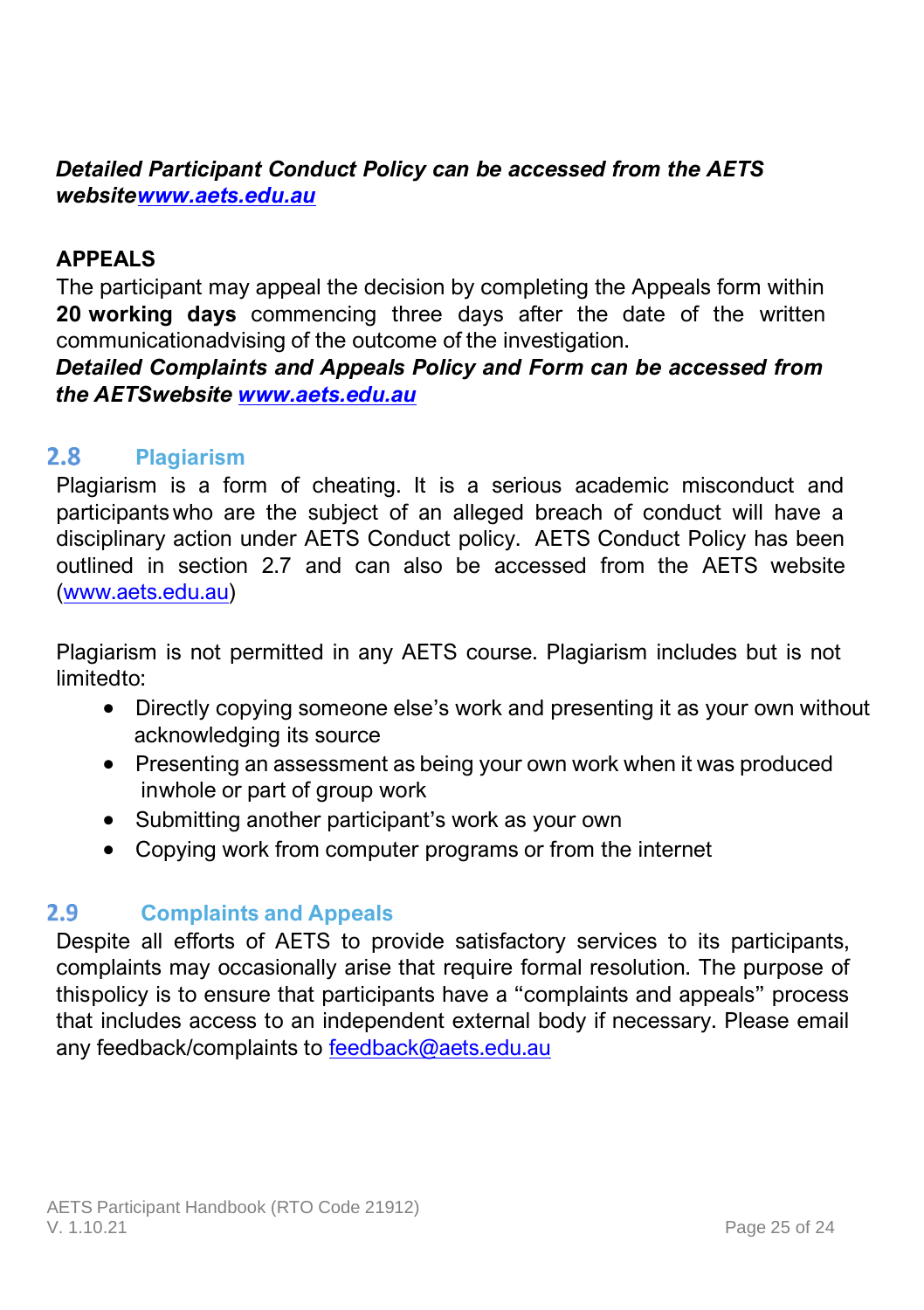# *Detailed Complaints and Appeals Policy can be accessed from the AETS websit[ewww.aets.edu.au](http://www.aets.edu.au/)*

#### <span id="page-26-0"></span> $2.10$ **Fees**

AETS abide by the Standards for Registered Training Organisation's 2015 in relationto collection of fees and fees in advance and therefore cannot accept payment for more than \$1500 from individual students in advance.

Please speak to one of the AETS team members for Fee details and Governmentsubsidised training places.

#### <span id="page-26-1"></span> $2.11$ **Impact on Future Training Entitlements**

Completion of a Nationally Recognised Training qualification with AETS may impacton accessing future state government funding or entitlements.

Whilst each state and territory have different requirements, an example scenariowould be:

- Completion of a Certificate III level program with AETS may prevent you from accessing state government funding at the same AQF level
- Completion of a Certificate III level program with AETS may require the payment of a higher student contribution to complete another Certificate III levelprogram

For further information please visit:

| Victoria: | https://www.skills.vic.gov.au/s/                    |
|-----------|-----------------------------------------------------|
| NSW:      | https://smartandskilled.nsw.gov.au/are-you-eligible |
| Tasmania: | https://www.skills.tas.gov.au/learners              |
| OLD:      | https://www.gld.gov.au/education/training/subsidies |
| SA:       | https://www.skills.sa.gov.au/                       |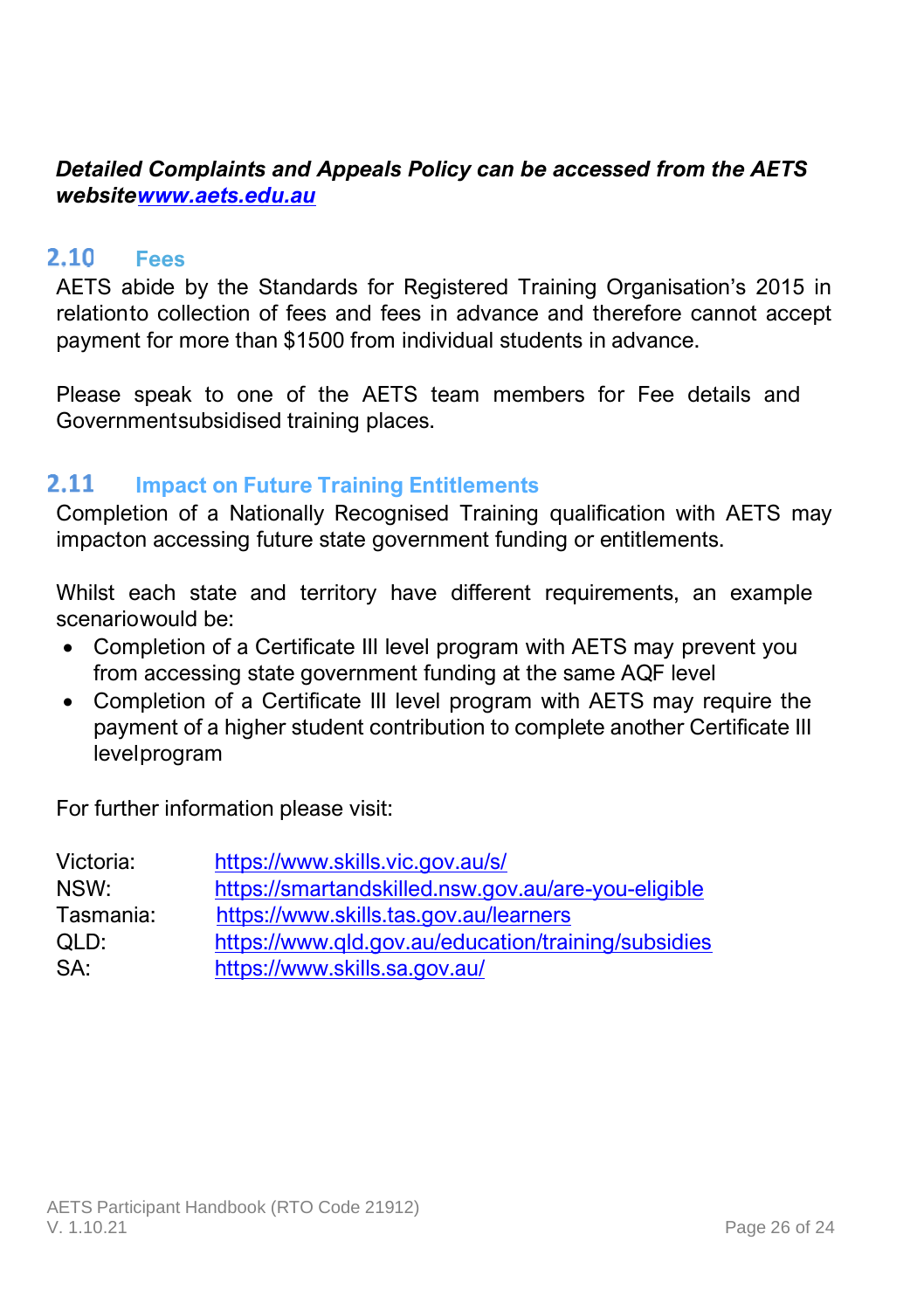# <span id="page-27-0"></span>2.12 Refund

The participant must complete an '*Application for Refund / Stop Payment Plans'* form for a refund. This form can be accessed from AETS website at **[www.aets.edu.au](http://www.aets.edu.au/)** (under Refund Policy).

All refunds applications shall be accompanied by:

- Completed AETS Withdrawal form (available on our website **[www.aets.edu.au](http://www.aets.edu.au/)** at the back of Participant handbook)
- Proof of extenuating circumstances, if applicable

The request will be processed within fourteen (14) working days of the applicationbeing received by AETS and are to be signed off by the Executive Director or representative,

Details of refunds will be maintained in the participant's file.

The refund will be paid in Australian dollars to the participant.

Fees paid by  $3<sup>rd</sup>$  parties are not refundable to the participant but will be paid to the3<sup>rd</sup> party.

**Note**: Once materials (textbooks or resources) are handed to a participant, they arethe property of the participant and considered second-hand, and therefore no refund will be given.

*Detailed Refund Policy can be accessed from the AETS website [www.aets.edu.au](http://www.aets.edu.au/)*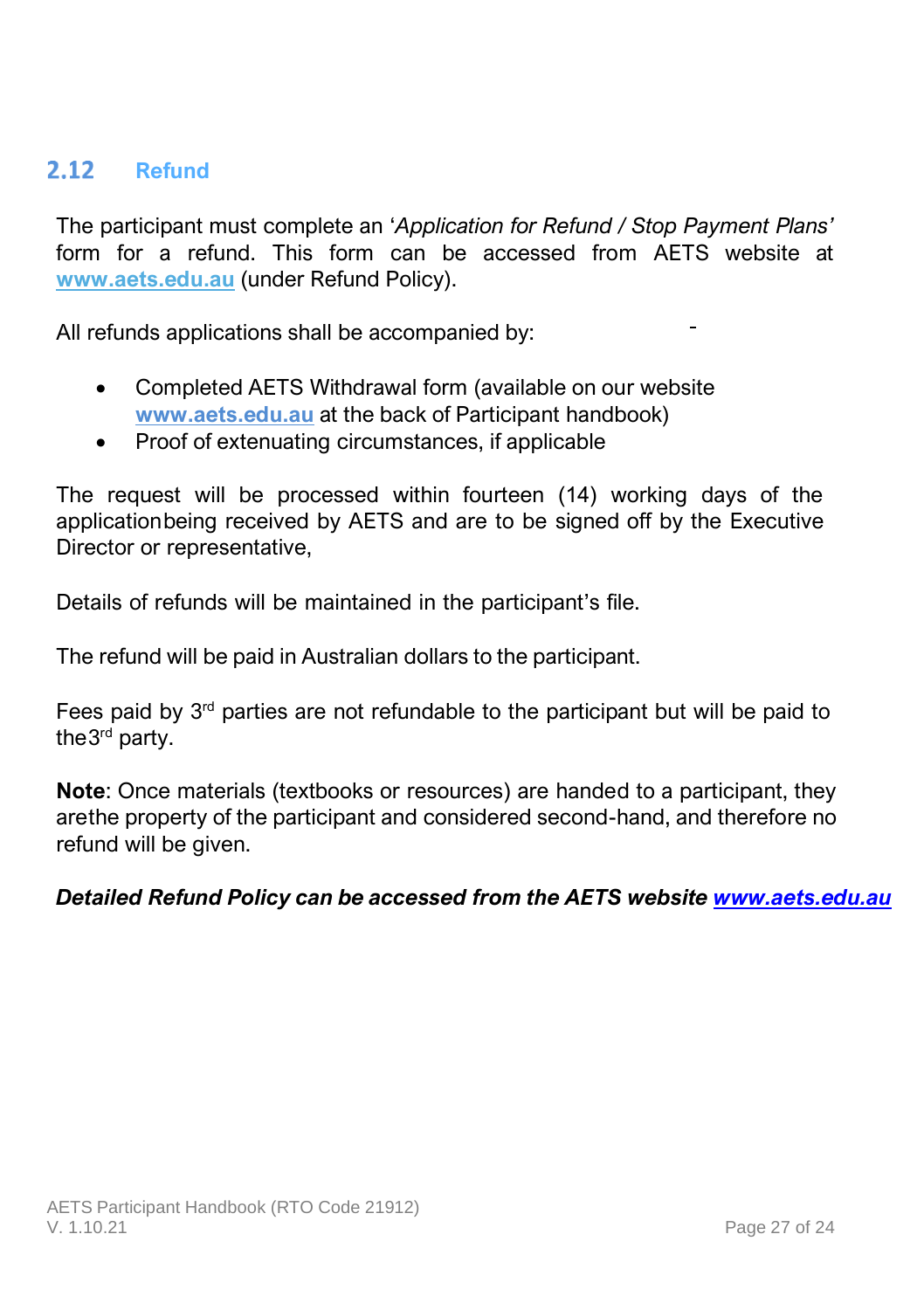### <span id="page-28-0"></span> $2.13 -$ **Consumer Protection**

Participants can access information regarding their rights and responsibilities underconsumer protection laws at the Australian Competition and Consumer website **https:[//www.accc.gov.au/consumers/complaints-problems](http://www.accc.gov.au/consumers/complaints-problems)**

### <span id="page-28-1"></span> $2.14$ **Privacy**

AETS ensures that:

- Individuals must be aware of, or informed of, the purposes for which personal information is obtained.
- The collection and use of personal information must relate directly to the legitimate purposes of the RTO.
- All reasonable measures are taken to store personal information securely.

AETS complies with the Commonwealth Privacy Act (1988) at all times. Refer t[ohttp://www.oaic.gov.au/privacy/about-privacy](http://www.oaic.gov.au/privacy/about-privacy) for further information.

### *Detailed Privacy Policy can be accessed from the AETS website [www.aets.edu.au](http://www.aets.edu.au/)*

#### <span id="page-28-2"></span> $2.15$ **Relevant Legislation**

A range of legislation is applicable to AETS staff and participants. Information onrelevant legislation can be found as follows:

OH&S [www.worksafe.vic.gov.au](http://www.worksafe.vic.gov.au/) Equal Opportunity **[www.hreoc.com.au](http://www.hreoc.com.au/)** VET Training Regulator Act 2011**[www.asqa.gov.au](http://www.asqa.gov.au/)** Privacy www.privacy.vic.gov.au ASQA **[www.asqa.gov.au](http://www.asqa.gov.au/)** Other legislation **[www.liv.asn.au](http://www.liv.asn.au/) [www.austlii.edu.au](http://www.austlii.edu.au/)**